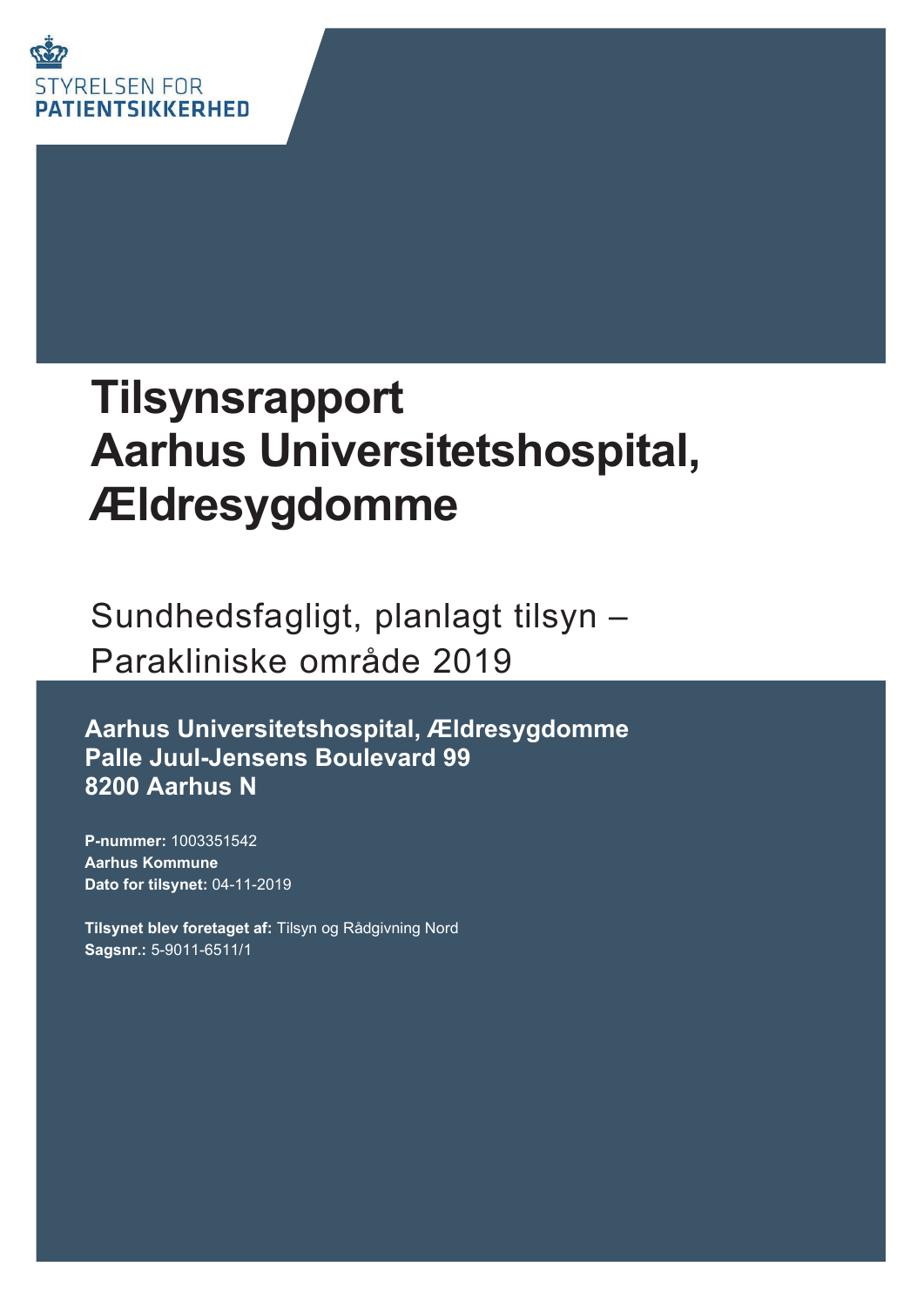# 1. Vurdering

### Konklusion efter partshøring

Styrelsen for Patientsikkerhed har ikke modtaget bemærkninger i høringsperioden. Vi afslutter dermed tilsynet.

### Samlet vurdering efter tilsynsbesøg

Styrelsen for Patientsikkerhed har efter tilsynsbesøget den 4.11.2019 vurderet, at behandlingsstedet indplaceres i kategorien:

Mindre problemer af betydning for patientsikkerheden

Vurderingen af patientsikkerheden på behandlingsstedet var baseret på de forhold, der blev gennemgået ved det aktuelle tilsyn. På baggrund af dette fremstod afdelingen Ældresygdomme, Aarhus Universitetshospital sundhedsfagligt velorganiseret med gode procedurer og høj grad af systematik.

Styrelsen har ved vurderingen lagt vægt på, at målepunkterne vedrørende behandlingsstedets organisering, overgange i patientforløb, samt hygiejne blev vurderet at være opfyldt. Der blev fundet mangler i relation til dokumentation af informeret samtykke og rammeordination for sygeplejersker, men manglerne vurderes let at kunne udbedres. Styrelsen vurderede således, at der var tale om mindre problemer af betydning for patientsikkerheden.

## Sammenfatning af fund

På baggrund af observationer, interview og journalgennemgang skal følgende fremhæves: ved tilsynet blev der konstateret to uopfyldte målepunkter, som udløste to henstillinger.

Detaljerede fund kan ses i oversigten: Fund ved tilsynet

## Henstillinger

Fundene ved tilsynet giver anledning til, at Styrelsen for Patientsikkerhed henstiller følgende:

Behandlingsstedet skal sikre, at det fremgår af journalen at der er indhentet informeret samtykke  $\bullet$ hos patienten forud for behandlingen, herunder at patienten er informeret om evt. risici for komplikationer (målepunkt 16)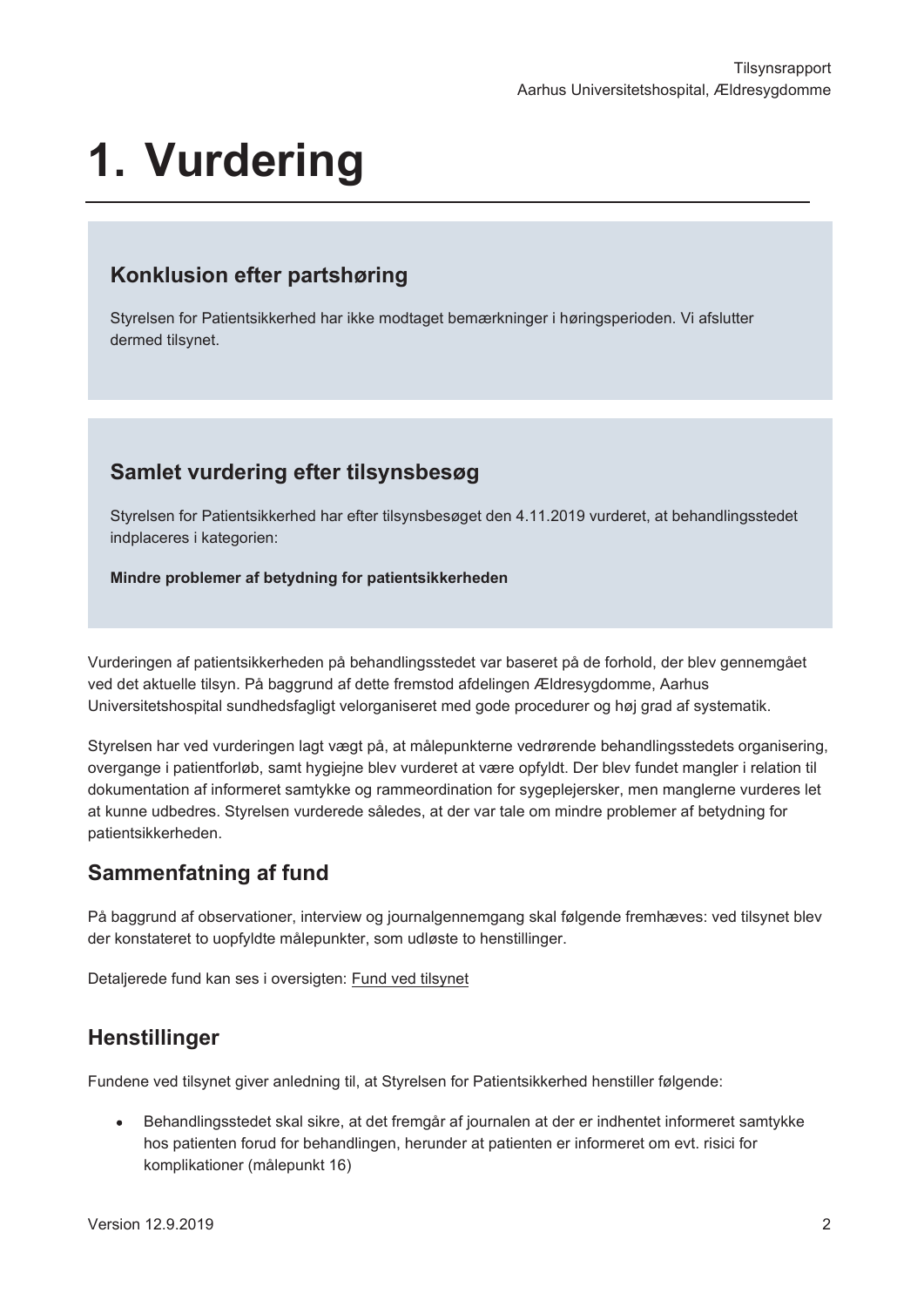Behandlingsstedet skal sikre, at øvrige forhold er håndteret patientsikkerhedsmæssigt forsvarligt  $\bullet$ (målepunkt 18)

Styrelsen for Patientsikkerhed forudsætter, at behandlingsstedet opfylder ovenstående henstillinger.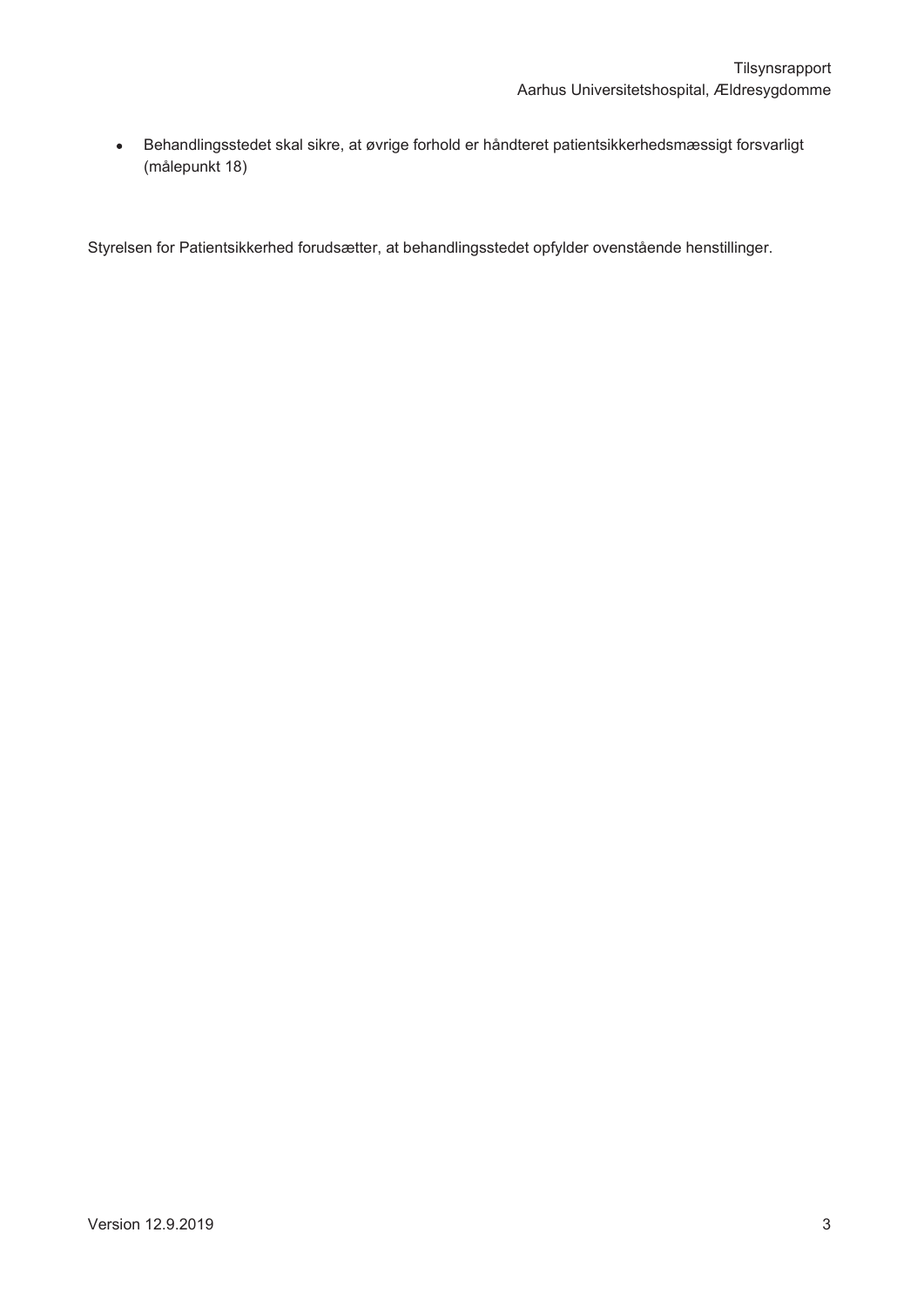# 2. Fund ved tilsynet

#### ↑Tilbage til vurdering

# **Behandlingsstedets organisering**

| Målepunkt |                                                                                                      | <b>Opfyldt</b> | <b>Ikke</b><br>opfyldt | <b>Ikke</b><br>aktuelt | Fund og kommentarer |
|-----------|------------------------------------------------------------------------------------------------------|----------------|------------------------|------------------------|---------------------|
| 1:        | Interview af ledelserne<br>om POCT                                                                   | $\mathsf{X}$   |                        |                        |                     |
| 2:        | Interview af ledelsen om<br><b>POCT</b>                                                              | $\sf X$        |                        |                        |                     |
| 3:        | Interview og observation<br>om POCT                                                                  | $\mathsf{X}$   |                        |                        |                     |
| 4:        | Interview af ledelsen om<br>ansvars- og<br>kompetenceforhold                                         | $\sf X$        |                        |                        |                     |
| 5:        | Gennemgang af skriftlige<br>instrukser for<br>rammedelegation<br>delegeret forbeholdt<br>virksomhed) |                |                        | $\mathsf{X}$           |                     |
| 6:        | Gennemgang af skriftlige<br>instrukser for<br>sundhedsfaglig<br>virksomhed                           | $\mathsf{X}$   |                        |                        |                     |
| 7:        | Gennemgang af formelle<br>krav til instrukser                                                        |                |                        | $\mathsf{X}$           |                     |

# Patientforløb og journalføring

| Målepunkt |                                                                                  | <b>Opfyldt</b> | <b>Ikke</b><br>opfyldt | <b>Ikke</b><br>aktuelt | Fund og kommentarer |
|-----------|----------------------------------------------------------------------------------|----------------|------------------------|------------------------|---------------------|
| 8:        | Interview om og<br>observation af håndtering<br>af parakliniske<br>undersøgelser | X              |                        |                        |                     |
| 9:        | Gennemgang af instruks<br>for parakliniske<br>undersøgelser                      | X              |                        |                        |                     |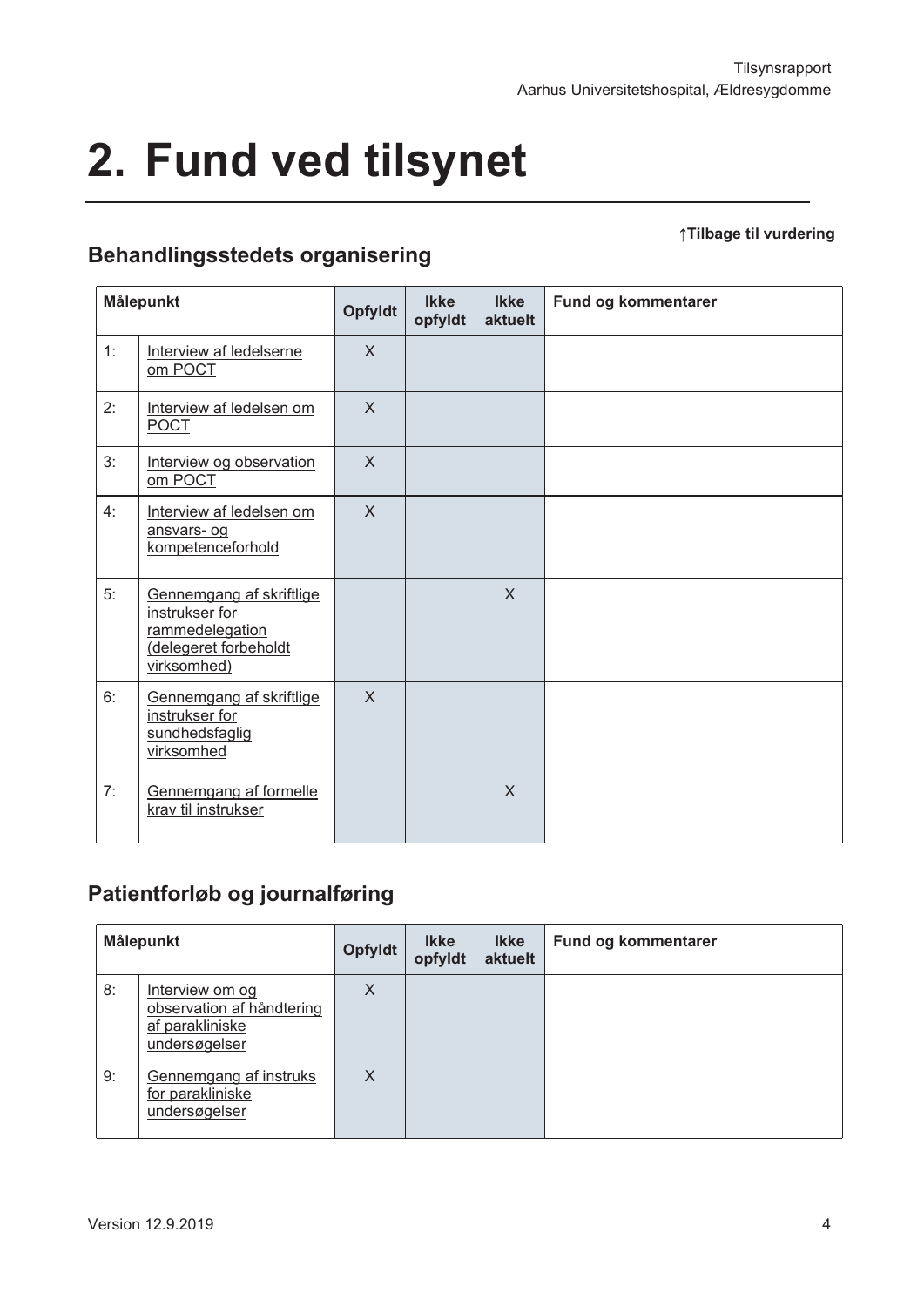| 10: | Journalgennemgang med<br>henblik på vurdering af<br>sikker overlevering af<br>prøvesvar ved<br>overflytning mellem<br>afdelinger, ved<br>udskrivelse og ved<br>afslutning af ambulant<br>forløb | $\mathsf{X}$ |              |  |
|-----|-------------------------------------------------------------------------------------------------------------------------------------------------------------------------------------------------|--------------|--------------|--|
| 11: | Interview om og<br>observation af håndtering<br>af parakliniske<br>undersøgelser                                                                                                                |              | $\mathsf{X}$ |  |
| 12: | Gennemgang af instruks<br>for håndtering af<br>parakliniske<br>undersøgelser                                                                                                                    |              | $\mathsf{X}$ |  |
| 13: | Gennemgang af formelle<br>krav til rekvisitioner af<br>parakliniske<br>undersøgelser og svar<br>herpå                                                                                           | $\mathsf{X}$ |              |  |
| 14: | Gennemgang af formelle<br>krav til rekvisitioner af<br>parakliniske<br>undersøgelser og svar<br>herpå                                                                                           |              | $\mathsf{X}$ |  |

# Overgange

| Målepunkt |                                                                                            | <b>Opfyldt</b> | <b>Ikke</b><br>opfyldt | <b>Ikke</b><br>aktuelt | <b>Fund og kommentarer</b> |
|-----------|--------------------------------------------------------------------------------------------|----------------|------------------------|------------------------|----------------------------|
| 15:       | Interview om<br>samarbejde mellem den<br>kliniske afdeling og den<br>parakliniske afdeling |                |                        |                        |                            |

# **Patientens retsstilling**

| Målepunkt |                                                                                       | <b>Opfyldt</b> | <b>Ikke</b><br>opfyldt | <b>Ikke</b><br>aktuelt | Fund og kommentarer                                                                                                                                                                                                                                                   |
|-----------|---------------------------------------------------------------------------------------|----------------|------------------------|------------------------|-----------------------------------------------------------------------------------------------------------------------------------------------------------------------------------------------------------------------------------------------------------------------|
| 16:       | Interview og<br>journalgennemgang<br>vedrørende informeret<br>samtykke til behandling |                | X                      |                        | I to ud af tre journaler var der ikke<br>dokumenteret, om der var indhentet<br>informeret samtykke i<br>behandlingsplanen. Personalet oplyste,<br>dokumentation for målsamtale med<br>patienten blev udleveret til patienten.<br>Personalet kunne tydeligt og præcist |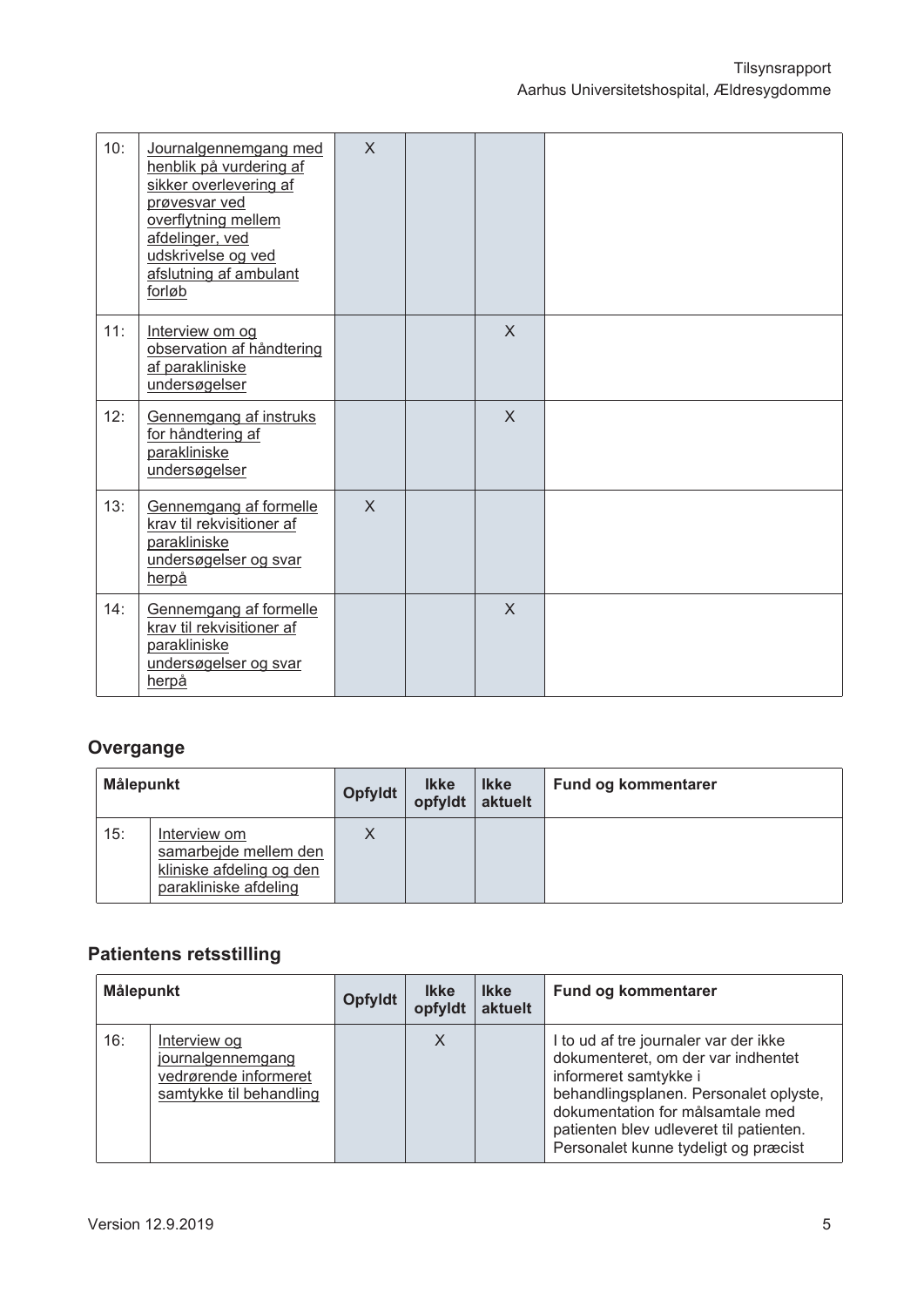|  |  |  | redegøre for, hvordan de indhentede<br>∟informeret samtvkke. |
|--|--|--|--------------------------------------------------------------|
|  |  |  |                                                              |

# Hygiejne

| Målepunkt |                                                           | Opfyldt | <br>  lkke<br>  opfyldt | <b>Ikke</b><br>aktuelt | <b>Fund og kommentarer</b> |
|-----------|-----------------------------------------------------------|---------|-------------------------|------------------------|----------------------------|
| 17:       | Interview og observation<br>om procedurer for<br>hygiejne | X       |                         |                        |                            |

# Øvrige

| Målepunkt |                                                         | Ingen fund | <b>Fund</b> | Fund og kommentarer                                                                                                                          |
|-----------|---------------------------------------------------------|------------|-------------|----------------------------------------------------------------------------------------------------------------------------------------------|
| 18:       | Øvrige fund med<br>patientsikkerheds-<br>mæssige risici |            | X           | I rammeordinationen for sygeplejersker<br>"Ordination for laksantia" manglede der<br>beskrivelse af maksimal dosis og<br>kontraindikationer. |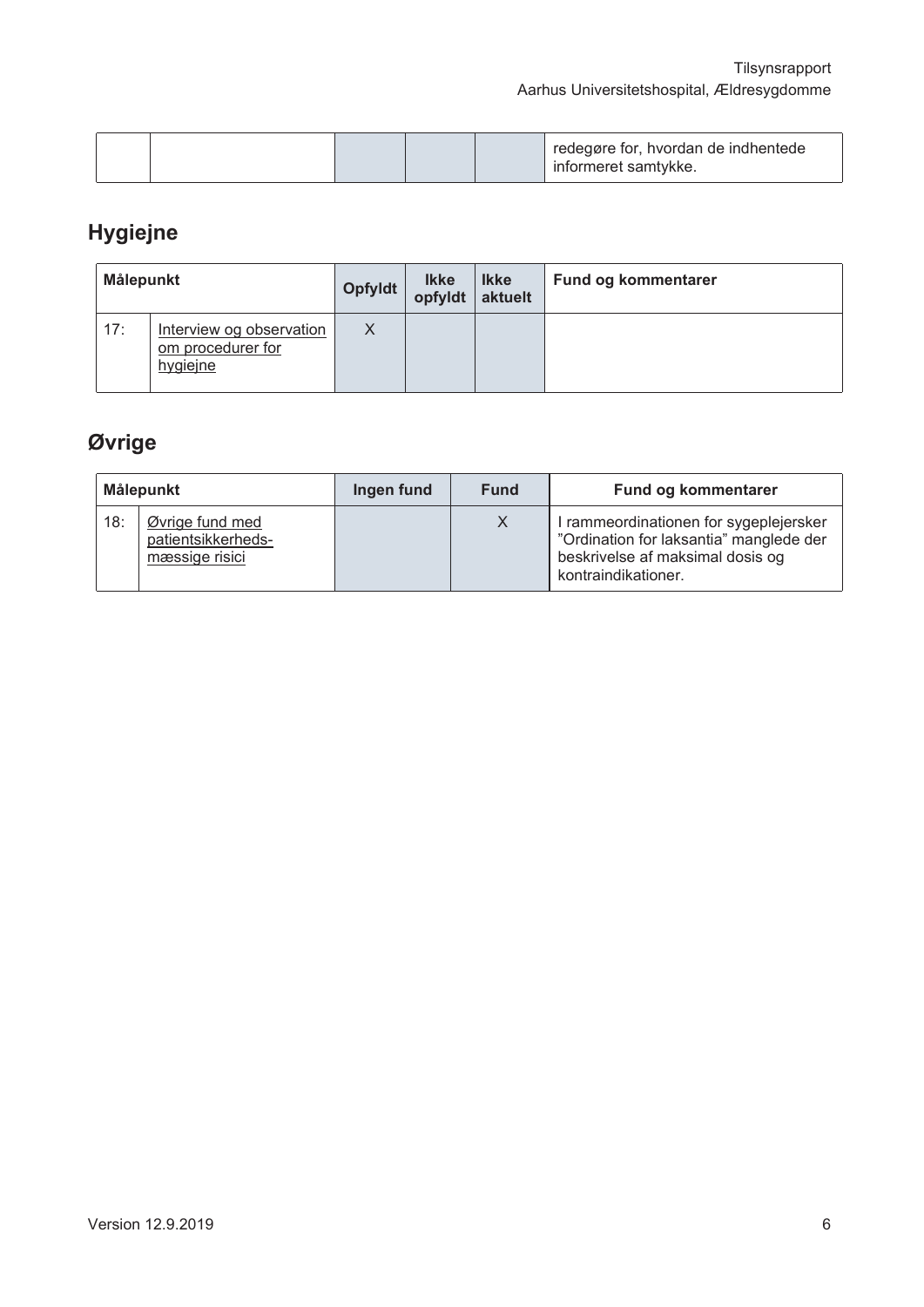# 3. Relevante oplysninger

### **Oplysninger om behandlingsstedet**

- $\bullet$ Den ledende overlæge var Catherine Hauerslev Foss, oversygeplejersken var Kirsten Rahbek. Sengeafsnit 1 var ledet af Afdelingssygeplejerske Mette Lackmann Sørensen med tilknyttet overlæge Peter Brynningsen. Ledelsen på sengeafsnit 2 bestod af Afdelingssygeplejerske Ann Valsted Rasmussen med tilknyttet afdelingslæge Christian Haugaard. Dorthe Gadegaard var ledende terapeut for begge sengeafsnit.
- Den aktuelle lægelige bemanding var: fire overlæger inklusiv ledende overlæge, fire afdelingslæger,  $\bullet$ to 1. reservelæger, syv læger i hoveduddannelse og fem læger i introstillinger.
- Den aktuelle sygeplejefaglige bemanding på sengeafsnit 1 var: 15 sygeplejersker, seks social- og  $\bullet$ sundhedsassistenter, desuden arbejdede der tre ergoterapeuter og tre fysioterapeuter. Sengeafsnit 2 havde 19 sygeplejersker, tre social- og sundhedsassistenter, tre ergoterapeuter og to fysioterapeuter.
- Afdelingen havde 32 sengepladser fordelt på to afsnit (aktuelt 28 åbne senge), hvoraf syv senge var neurorehabilitering på hovedfunktionsniveau. Afdelingen havde en Klinik med udgående funktion, som varetog akut funktion og tidlig opfølgning efter indlæggelse samt en Faldklinik, som havde regionsfunktion.
- Alle patienter havde en geriatrisk profil med høj grad af komorbiditet, funktionsnedsættelse og ofte sociale problemstillinger. Indlæggelsesårsager kunne være akut indsættende sygdom, fraktur eller apopleksi. Patienterne blev indlagt i afdelingen via Akutafdelingen, Traumecentret og Strokeafsnittet. Nogle patienter blev indlagt til udredning og behandling via Klinik for Ældresygdomme. Enkelte patienter blev overflyttet fra andre afdelinger efter tilsyn. Alle patienter var forud for indlæggelse i afdelingen vurderet af en geriatrisk læge, og der forelå en foreløbig plan for observation og behandling. Første hverdag efter indlæggelse i afdelingen afholdtes målsamtale med deltagelse af patient, pårørende, læge og sygeplejerske eller terapeut. Den deltagende læge blev patientansvarlig læge. Ved samtalen blev der lagt en samlet plan for indlæggelsesforløbet og udskrivningsplanlægningen blev påbegyndt. De ortopædkirurgiske og neurologiske patienter fik tilbudt systematisk tidlig geriatrisk opfølgning og de medicinske patienter fik tilbudt tidlig geriatrisk opfølgning eller tidlig opfølgning ved hjemmesygeplejerske og praktiserende læge.
- Den gennemsnitlige indlæggelsestid var p.t. 5,7 dage.

### Om tilsynet

- Antal journalgennemgange: under tilsynet blev dokumentationen for tre patientforløb gennemgået  $\bullet$  . med bistand fra læger og svgepleiersker.
- Afsluttende opsamling på tilsynets fund givet til  $\bullet$ 
	- o Lægefaglig direktør, Claus Heikki Paavo Thomsen
	- o Ledende bioanalytiker, Blodprøver og Biokemi, Kate Juul Strandgaard
	- Overlæge, Blodprøver og Biokemi, Søren Andreas Ladefoged  $\circ$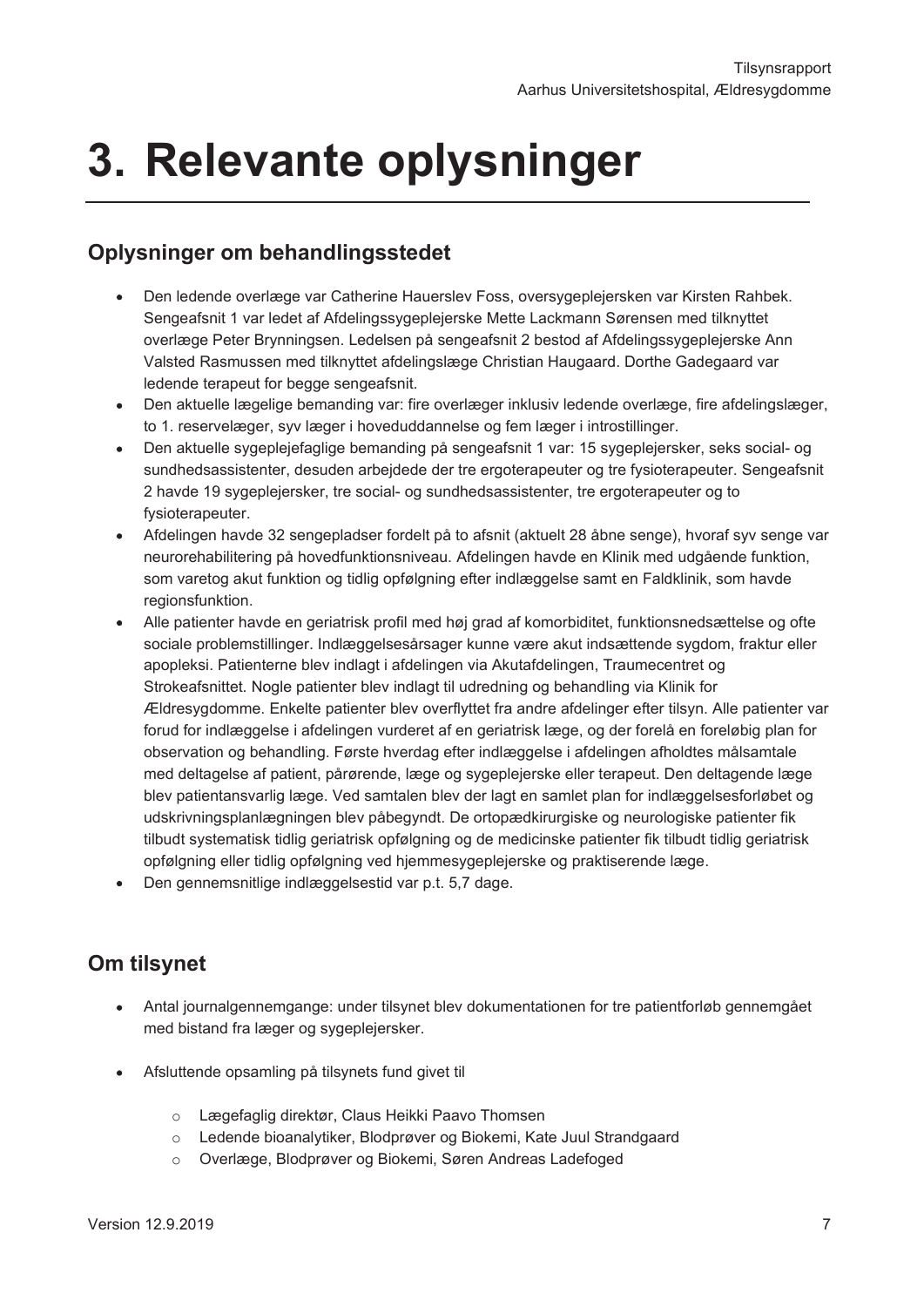Tilsynsrapport Aarhus Universitetshospital, Ældresygdomme

- o Driftsleder, Patologi, Iben Daugaard
- Ledende bioanalytiker, Patologi, Tine Meyer  $\circ$
- Ledende overlæge, Patologi, Marie Louise Jespersen  $\circ$
- Ledende overlæge, Urinvejskirurgi, Anette Ryslev  $\circ$
- Oversygeplejerske, Urinvejskirurgi, Bodil Marie Clemensen  $\circ$
- Ledende overlæge, Ældresygdomme, Catherine Hauerslev Foss  $\circ$
- Oversygeplejerske, Ældresygdomme, Kirsten Rahbek  $\circ$
- Sygeplejerske, Ældresygdomme  $\circ$
- To Afdelingsbioanalytikere, Patologi  $\circ$
- Udviklingssygeplejerske, Urinvejskirurgi  $\circ$
- $\bullet$ Tilsynet blev foretaget af: Afdelingslæge Stephanie Frausing Knudsen og Overlæge Szilvia Gulyas Frimmerne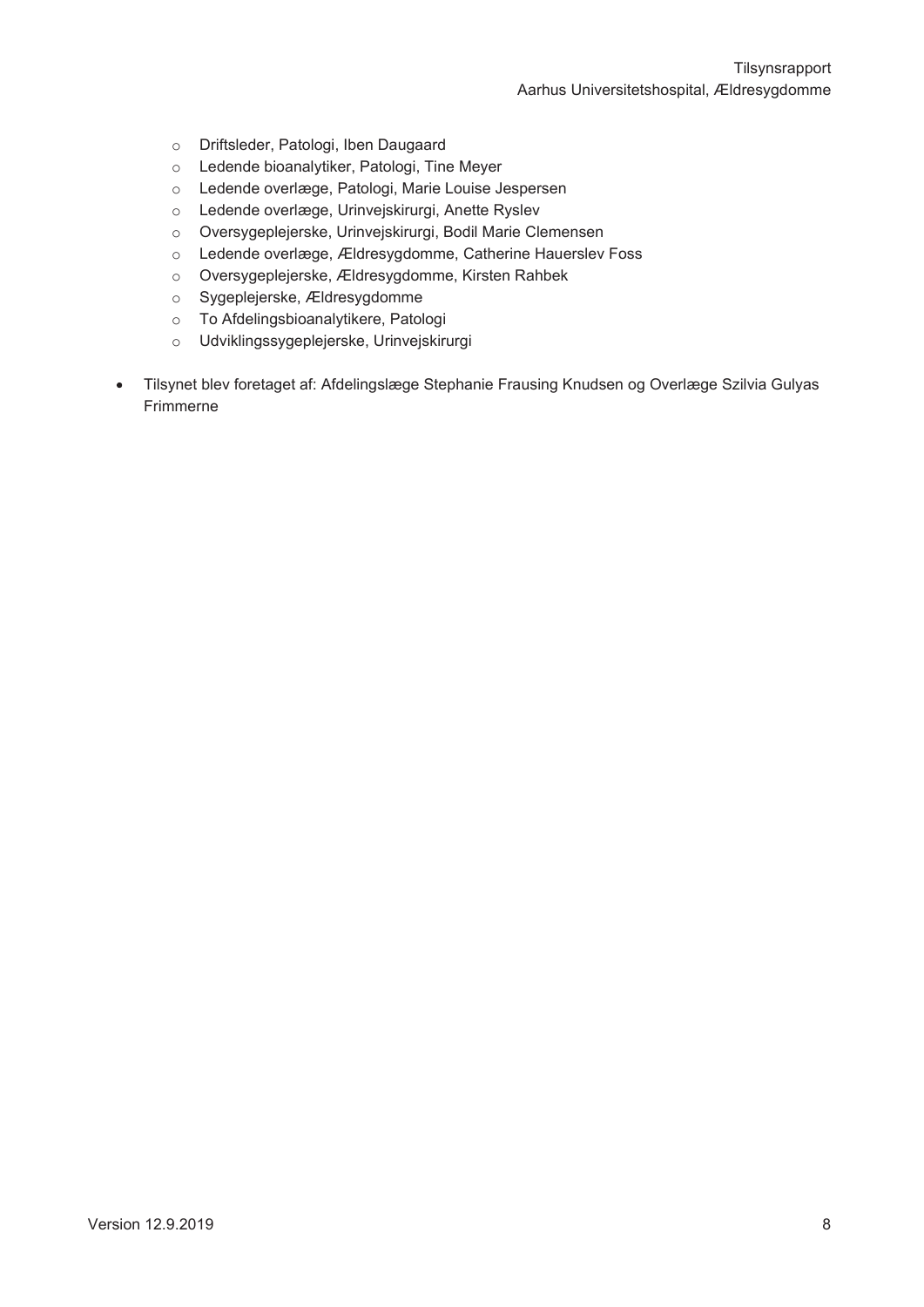# 4. Bilag

# Uddybning af målepunkter

### **Behandlingsstedets organisering**

Målepunktet er rettet mod sygehusledelsen og afdelingsledelserne

#### 1: Interview af ledelserne om POCT

Tilsynsførende interviewer ledelserne om ansvar og styring med henblik på patientsikker anvendelse af POCT-udstyr.

Ved interview afklares om ledelserne har taget stilling til, hvor ansvaret ligger for flg.:

- Sikre overblik over POCT-udstyr, der er anskaffet og ibrugtaget på sygehuset
- Beslutning vedr. indkøb af POCT-udstyr
- Beslutning vedr. valg af POCT-udstyr
- Retningslinjer for oplæring og anvendelse af POCT-udstyr, herunder beslutning om, hvilke personalegrupper der udfører analyserne
- Løbende kvalitetssikring af udstvret
- Verificering af POCT-analyserne, inden de anvendes rutinemæssigt til patientdiagnostik
- Sikker opsamling af data fra POCT-udstyr til patientjournalen

Referencer:

Bekendtgørelse af sundhedsloven (§3a), LBK nr. 903 af 26. august 2019

Vejledning om udfærdigelse af instrukser, VEJ nr. 9001 af 20. november 2000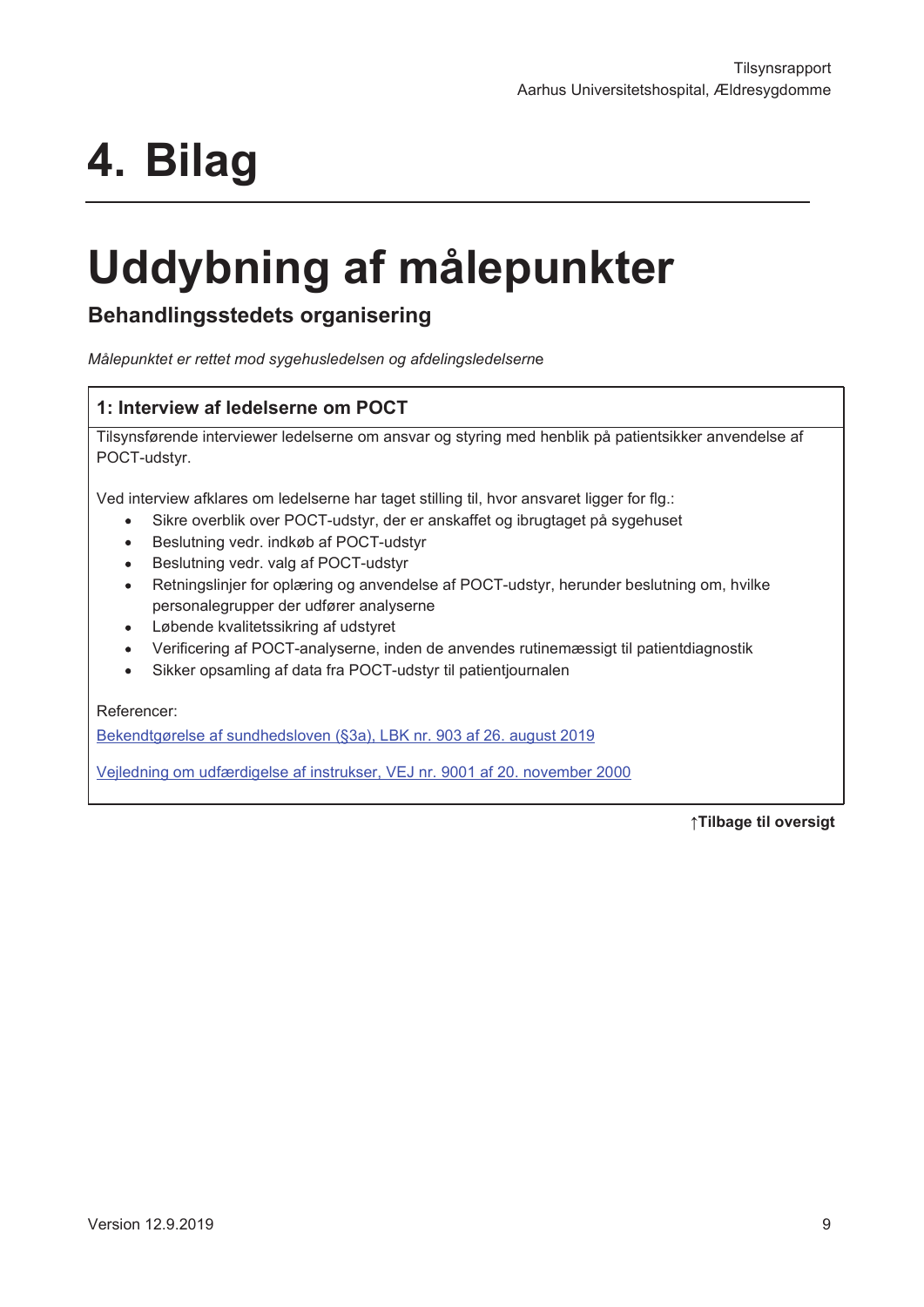Målepunktet er rettet mod kliniske afdelinger

#### 2: Interview af ledelsen om POCT

Tilsynsførende interviewer ledelsen af kliniske afdelinger om ansvars- og kompetenceforhold samt patientsikker anvendelse af POCT-udstyr.

Ved interview afklares det, om ledelsen har taget stilling til flg. forhold:

- Hvem der har kompetence til at benytte udstyret
- Efteruddannelse samt regelmæssig evaluering af det personale, der udfører POCT-analyserne
- Om der er sporbarhed af, hvem der har udført og dokumenteret analysen

Ved interview afklares endvidere, om der taget stilling til:

- Hvem der er ansvarlig for at sikre en patientsikker fysisk placering af POCT-udstyr (fx forurening forhindres og patientoplysninger holdes fortrolige)
- Hvem der har ansvar for vedligehold af udstyret
- Om retningslinier, for håndtering af feil samt evt, feilsøgning ved instrumentfeil, foreligger
- Hvem der er ansvarlig for opbevaring og holdbarhed af reagenser
- Hvem der er ansvarlig for procedure ved LOT-nummerskifte og log herfor
- Om retningslinjer, for håndtering af prøvematerialet før det analyseres, foreligger
- Hvorvidt der foreligger rapporter for verificering af POCT-analyserne
- Hvorvidt der foreligger rapporter for løbende kvalitetssikring

I visse tilfælde kan nogle af punkterne for den kliniske afdeling opfyldes ved et samarbeide med en paraklinisk afdeling.

Referencer:

Vejledning om udfærdigelse af instrukser, VEJ nr. 9001 af d. 20. november 2000

#### Målepunktet er rettet mod kliniske afdelinger

#### ↑Tilbage til oversigt

#### 3: Interview og observation om POCT

Tilsynsførende foretager interview af medarbejdere og observation af, hvorvidt anvendelse af POCT-udstyr foregår patientsikkert.

Tilsynsførende interviewer og observerer følgende:

- Om reagenser opbevares i henhold til producentens anvisning
- Om reagensers holdbarhed overholdes
- Om der foreligger retningslinjer for vedligehold af POCT-udstyr
- Om POCT-udstyret vedligeholdes i overensstemmelse med gældende retningslinjer
- Om brugerene logger sig ind, så der er sporbarhed af, hvem der har udført analysen og hvordan resultatet journaliseres
- Om prøvematerialet forbehandles og opbevares, før det analyseres jf. lokal instruks

#### Referencer:

Veiledning om udfærdigelse af instrukser, VEJ nr. 9001 af d. 20. november 2000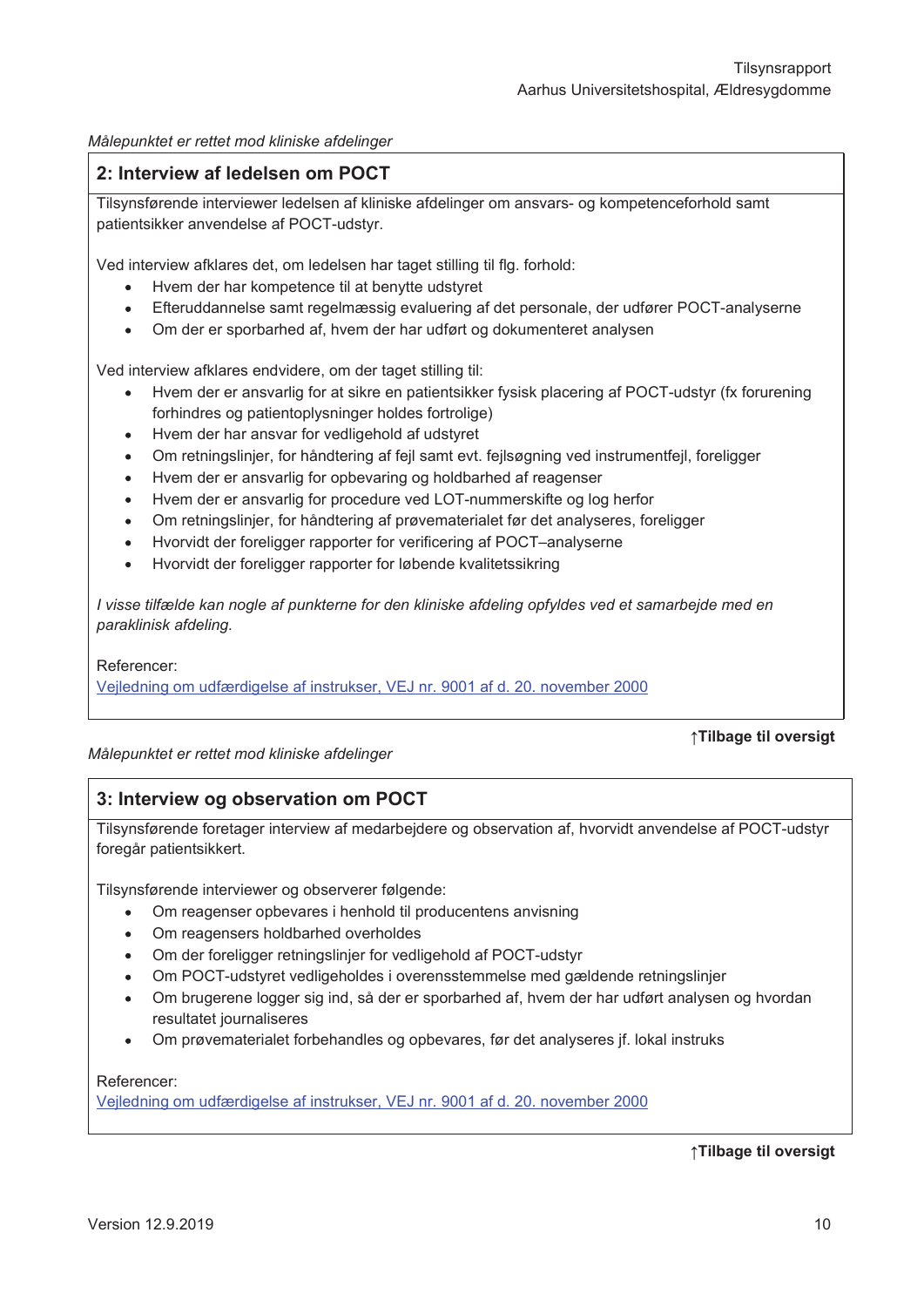Målepunktet er rettet mod kliniske og parakliniske afdelinger

#### 4: Interview af ledelsen om ansvars- og kompetenceforhold

Tilsynsførende interviewer ledelsen eller ledelsens repræsentanter om ansvars- og kompetenceforhold for de forskellige personalegrupper i forhold til parakliniske opgaver samt brug af rammedelegation foregår patientsikkert.

Ved interviewet er der fokus på:

- Stillingsbeskrivelser og kompetencer fx i form af kompetenceskemaer samt ansvars- og  $\bullet$ opgavefordeling for de enkelte personalegrupper, herunder vikarer og ikke sundhedsfagligt uddannet personale
- Delegation af forbeholdt lægefaglig virksomhed ved brug af rammedelegationer på afdelingen eksempelvis ordination af undersøgelsespakker/indlæggelsespakker
- Håndtering af prøver og prøvesvar ved ferie og vakancer

Referencer:

Bekendtgørelse om autoriserede sundhedspersoners benyttelse af medhjælp (delegation af forbeholdt sundhedsfaglig virksomhed), BEK nr. 1219 af 11. december 2009

Vejledning om autoriserede sundhedspersoners benyttelse af medhjælp (delegation af forbeholdt sundhedsfaglig virksomhed), VEJ nr. 115 af d. 11. december 2009

Vejledning om udfærdigelse af instrukser, VEJ nr. 9001 af d. 20. november 2000

Vejledning om håndtering af parakliniske undersøgelser, VEJ nr. 9207 af 31. maj 2011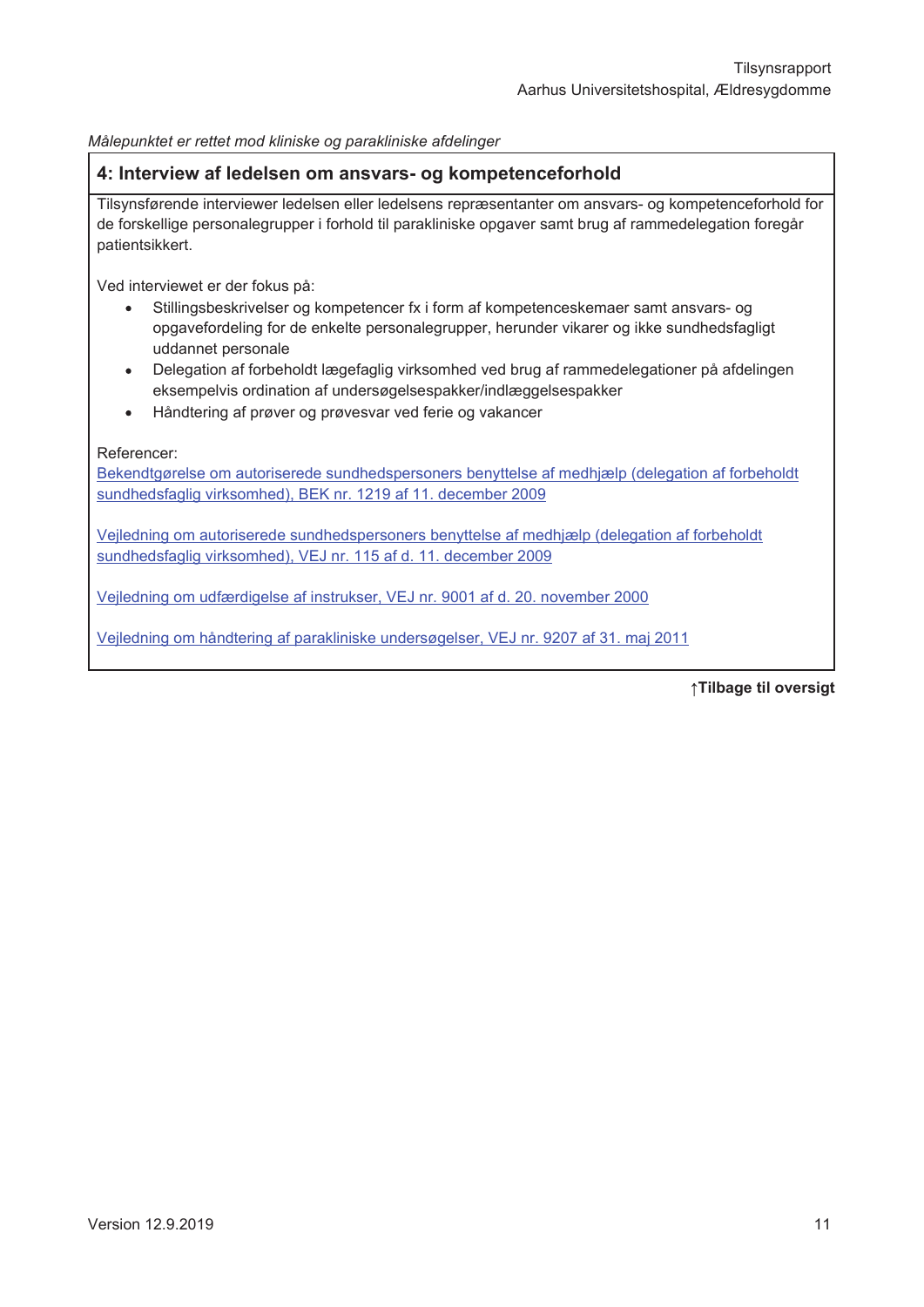Målepunktet er rettet mod kliniske afdelinger

#### 5: Gennemgang af skriftlige instrukser for rammedelegation (delegeret forbeholdt virksomhed)

Tilsynsførende gennemgår skriftlige instrukser for rammedelegation med ledelsen på de kliniske afdelinger, hvor personalet udfører lægeforbeholdt virksomhed efter rammedelegation indenfor det parakliniske område. Et eksempel på lægeforbeholdt virksomhed er ordination af indlæggelses-/undersøgelsespakker.

Ved gennemgang af instrukserne skal følgende fremgå:

- At de sundhedsfaglige opgaver på det parakliniske område er tilstrækkeligt beskrevet, og indholdet er patientsikkerhedsmæssigt forsvarligt
- At instruksen/instrukserne som minimum indeholder beskrivelse af ansvarsforhold samt præcisering af personalegruppens opgaver, herunder indikationer og kontraindikationer

Referencer:

Bekendtgørelse om autoriserede sundhedspersoners benyttelse af medhjælp (delegation af forbeholdt sundhedsfaglig virksomhed). BEK nr. 1219 af 11. december 2009

Veiledning om autoriserede sundhedspersoners benyttelse af medhiælp (delegation af forbeholdt sundhedsfaglig virksomhed), VEJ nr. 115 af 11. december 2009

Veiledning om udfærdigelse af instrukser. VEJ nr. 9001 af 20. november 2000

```
↑Tilbage til oversigt
```
Målepunktet er rettet mod kliniske og parakliniske afdelinger

#### 6: Gennemgang af skriftlige instrukser for sundhedsfaglig virksomhed

Tilsynsførende gennemgår skriftlige instrukser for sundhedsfaglig virksomhed i relation til håndtering af parakliniske undersøgelser

Ved gennemgang af instrukserne skal følgende fremgå:

At rækkevidden og omfanget af de sundhedsfaglige opgaver er tilstrækkeligt beskrevet, og indholdet er patientsikkerhedsmæssigt forsvarlig, herunder i forhold til det personale, der udfører de sundhedsfaglige opgaver, fx sikker identifikation af patienter, mærkning og identifikation af diagnostisk materiale m.v.

Referencer: Vejledning om udfærdigelse af instrukser, VEJ nr. 9001 af 20. november 2000

Veiledning om identifikation af patienter og anden sikring mod forvekslinger i sundhedsvæsenet, VEJ nr. 9808 af 13. december 2013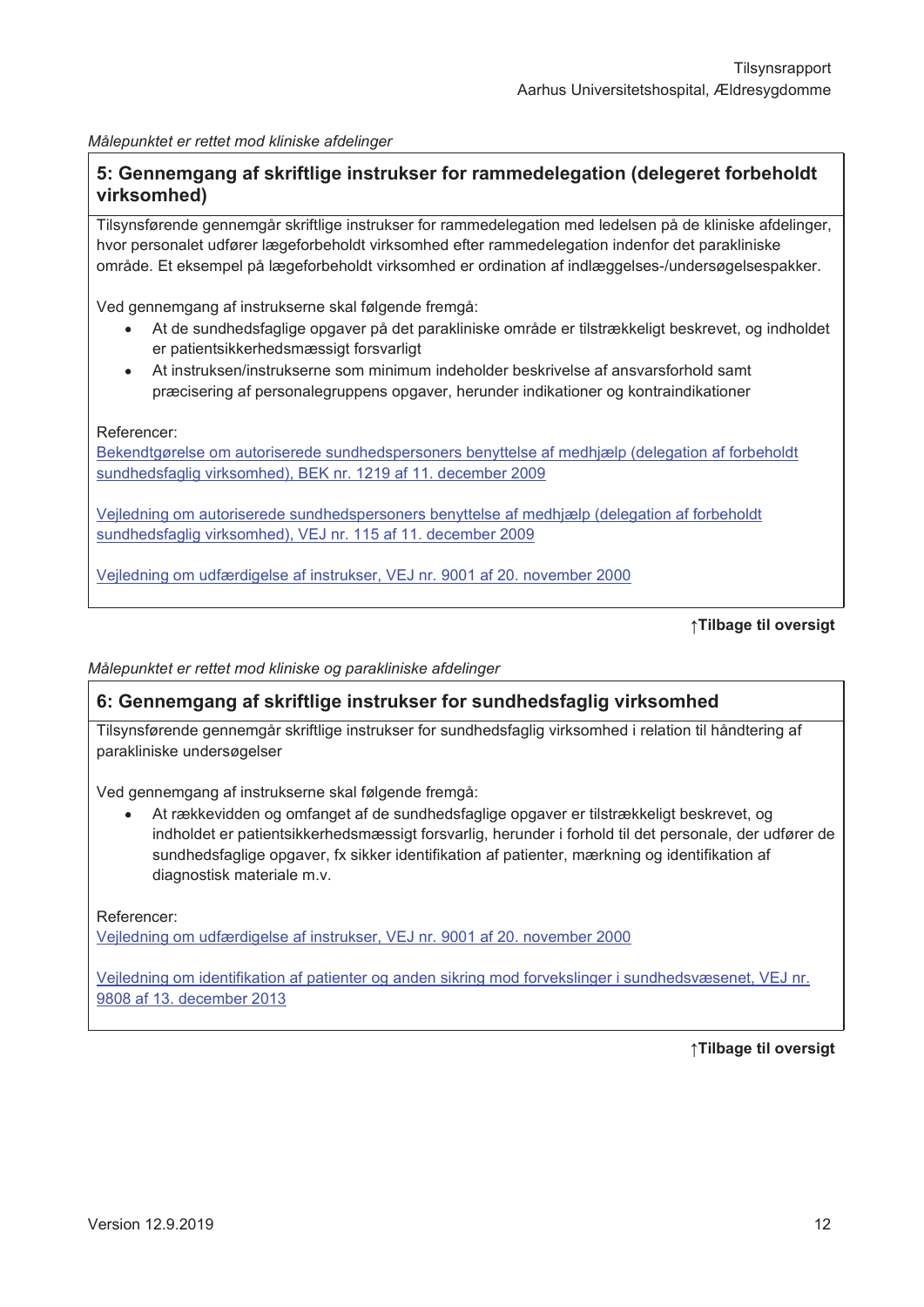Målepunkt er rettet mod parakliniske afdelinger

#### 7: Gennemgang af formelle krav til skriftlige instrukser

Tilsynsførende gennemgår de relevante sundhedsfaglige instrukser med henblik på, om nedenstående formelle krav til instrukser er opfyldt:

- $\bullet$ En entydig og relevant fremstilling af emnet
- Det fremgår, hvilke personer/personalegrupper instruksen er rettet mod  $\bullet$
- Dato for ikrafttrædelse  $\Delta$
- Dato for seneste ajourføring fremgår  $\bullet$
- $\bullet$ Det fremgår, hvem der har udarbejdet instruksen

Referencer:

Vejledning om udfærdigelse af instrukser, VEJ nr. 9001 af 20. november 2000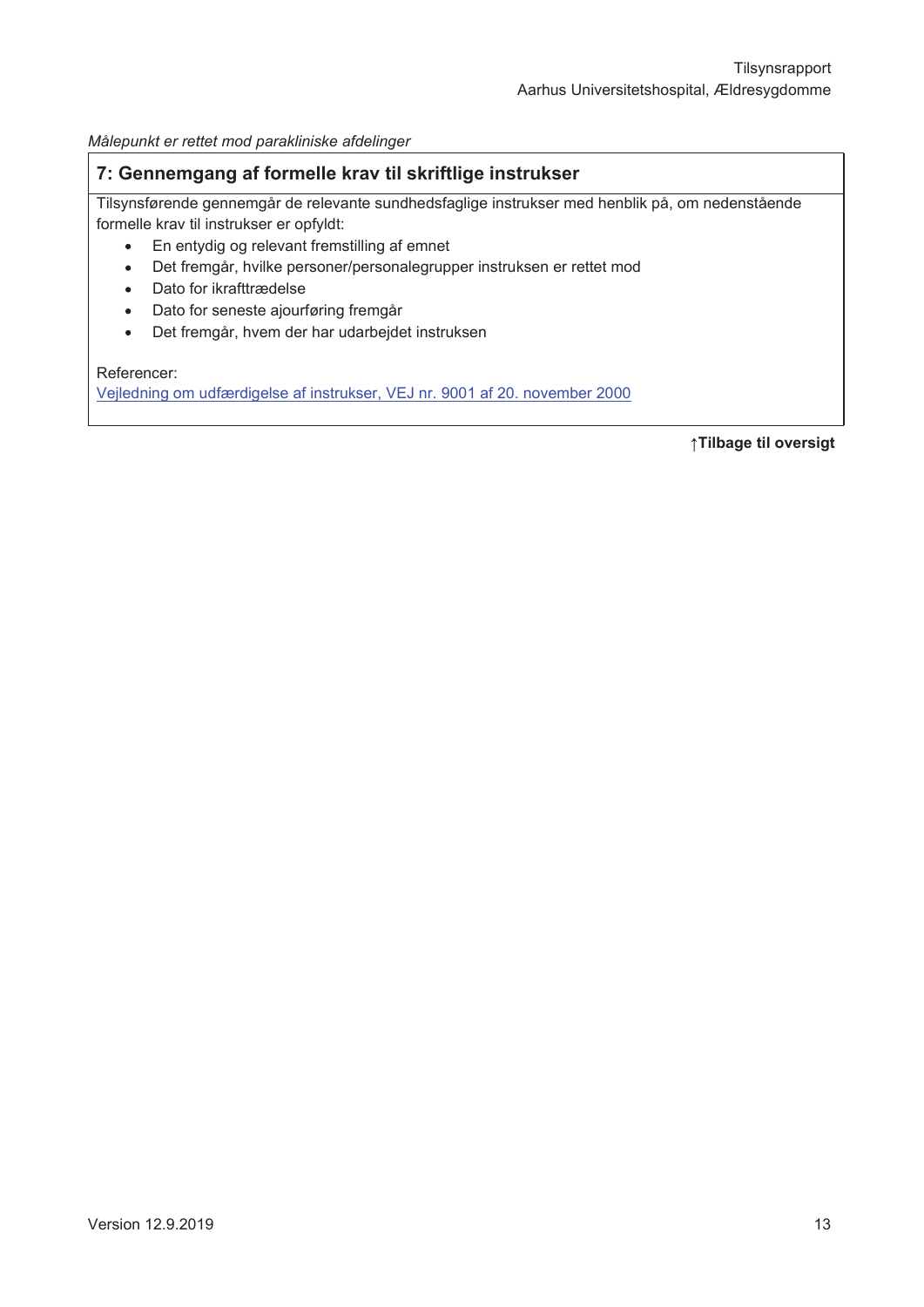# Patientforløb og journalføring

Punktet er rettet mod kliniske afdelinger

#### 8: Interview om og observation af håndtering af parakliniske undersøgelser

Tilsynsførende interviewer medarbeidere, der håndterer parakliniske undersøgelser på behandlingsstedet om, hvorvidt undersøgelserne bliver håndteret patientsikkert.

Ved interview skal det fremgå, at der er procedurer for:

- Korrekt prøvetagning, herunder patientidentifikation i forbindelse med prøvetagning
- At undersøgelsesmaterialet mærkes korrekt
- Prøveopbevaring og prøvehåndtering
- At sikre, at der er modtaget rettidigt svar på undersøgelser, herunder hvis den parakliniske afdeling aflyser/afviser en prøve
- Rykning ved manglende svar, herunder at der er klarhed over, hvem det påhviler at rykke for manglende svar
- Opfølgning på prøvesvar herunder informering af behandlingsansvarlig læge
- Struktureret tilgang til sikker kommunikation ved modtagelse af kritiske resultater
- Informering af patienten om afvigende svar, når disse har væsentlig betydning for udredning og/eller behandling
- Journalføring af ordination, rykker, undersøgelsesresultat og information til patienten m.v.
- At sikre der er overensstemmelse mellem prøvemateriale og rekvisition
- Hvordan svar og rekvisition håndteres ved nødprocedure som fx IT-nedbrud

Tilsynsførende observerer, hvordan personalet håndterer parakliniske undersøgelser på behandlingsstedet.

Ved observation vurderes det jf. afdelingens procedurer, om der er:

- Korrekt patientidentifikation i forbindelse med prøvetagning
- Korrekt mærkning af prøver: stregkode, prøvenumre, unikt ID eller cpr.nr.  $\bullet$
- Markering af tidspunkt for prøvetagning
- Korrekt prøvetagning
- Korrekt prøvehåndtering
- Korrekt prøveopbevaring
- Korrekt håndtering af afvigende prøvesvar

#### Referencer:

Vejledning om håndtering af parakliniske undersøgelser, VEJ nr. 9207 af 31. maj 2011

Veiledning om identifikation af patienter og anden sikring mod forvekslinger i sundhedsvæsenet. VEJ nr. 9808 af 13. december 2013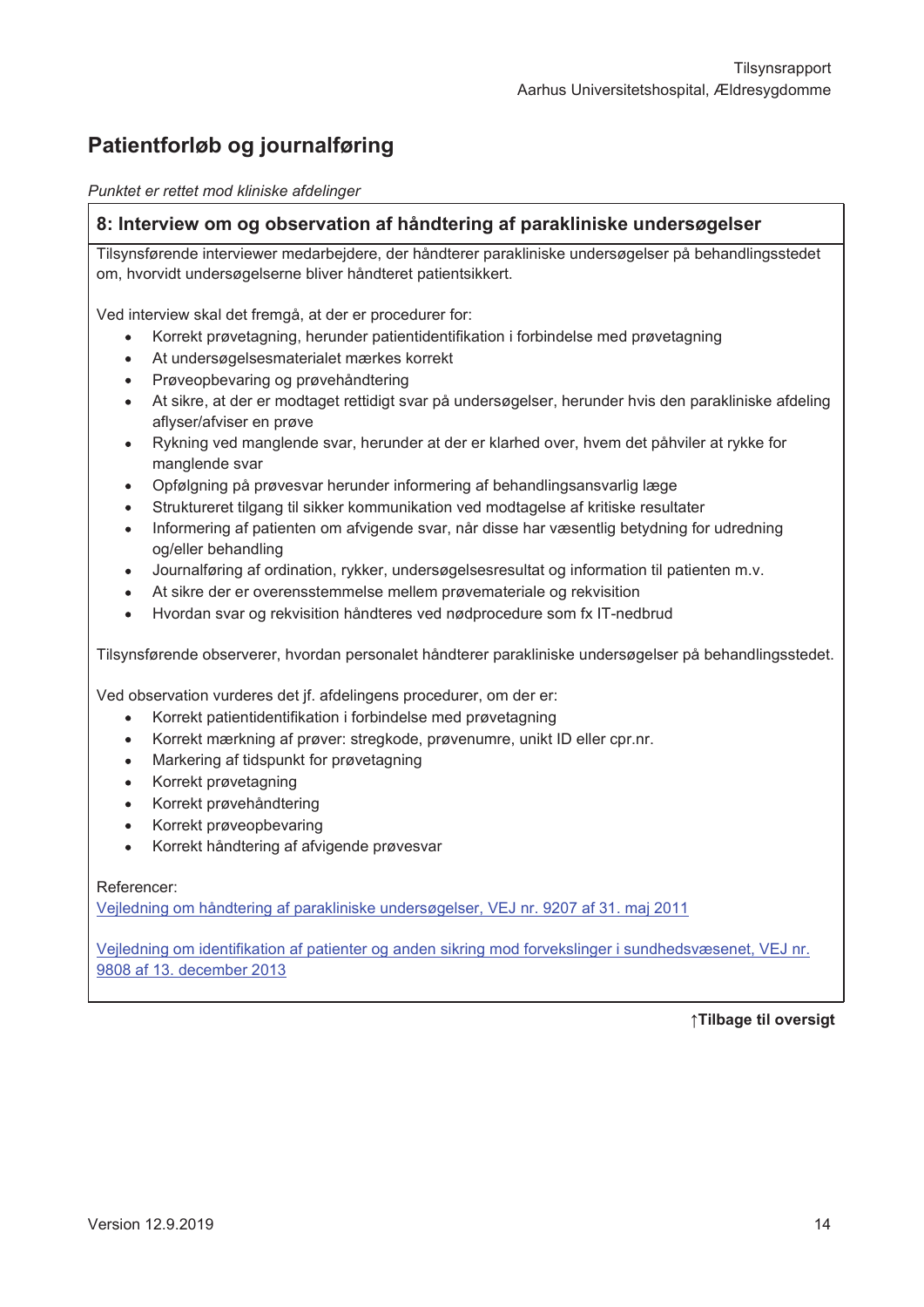Målepunktet er rettet mod kliniske afdelinger

#### 9: Gennemgang af instruks for parakliniske undersøgelser

Tilsynsførende undersøger, hvorvidt der foreligger en skriftlig instruks for håndtering af de parakliniske undersøgelser, som afdelingen selv foretager og de parakliniske undersøgelser, som afdelingen får svar på.

Instrukserne skal som minimum omfatte følgende:

- Angivelse af, hvem der er ansvarlig for at følge op på, om der kommer rettidigt svar på ordinerede undersøgelser, og hvordan dette gøres (inkl. rykkerprocedure ved manglende svar)
- Procedure for informering af patienten ved afvigende svar, når disse har væsentlig betydning for udredningen/behandlingen
- Journalføring af ordination, evt. rykker, undersøgelsesresultat og informering af patienten.
- Sikker mundtlig kommunikation i forbindelse med patientidentifikation
- Patientsikker kommunikation ved mundtlig overlevering, svarafgivelse og håndtering af kritiske svar
- Håndtering af sårbare patienter, der ikke kan kommunikeres med, fx demente, patienter der ikke taler dansk, eller patienter uden cpr.nr. (konstruerede cpr.nr.)

Referencer:

Vejledning om håndtering af parakliniske undersøgelser, VEJ nr. 9207 af 31. maj 2011

Vejledning om udfærdigelse af instrukser, VEJ nr. 9001 af 20. november 2000

Veiledning om identifikation af patienter og anden sikring mod forvekslinger i sundhedsvæsenet, VEJ nr. 9808 13. december 2013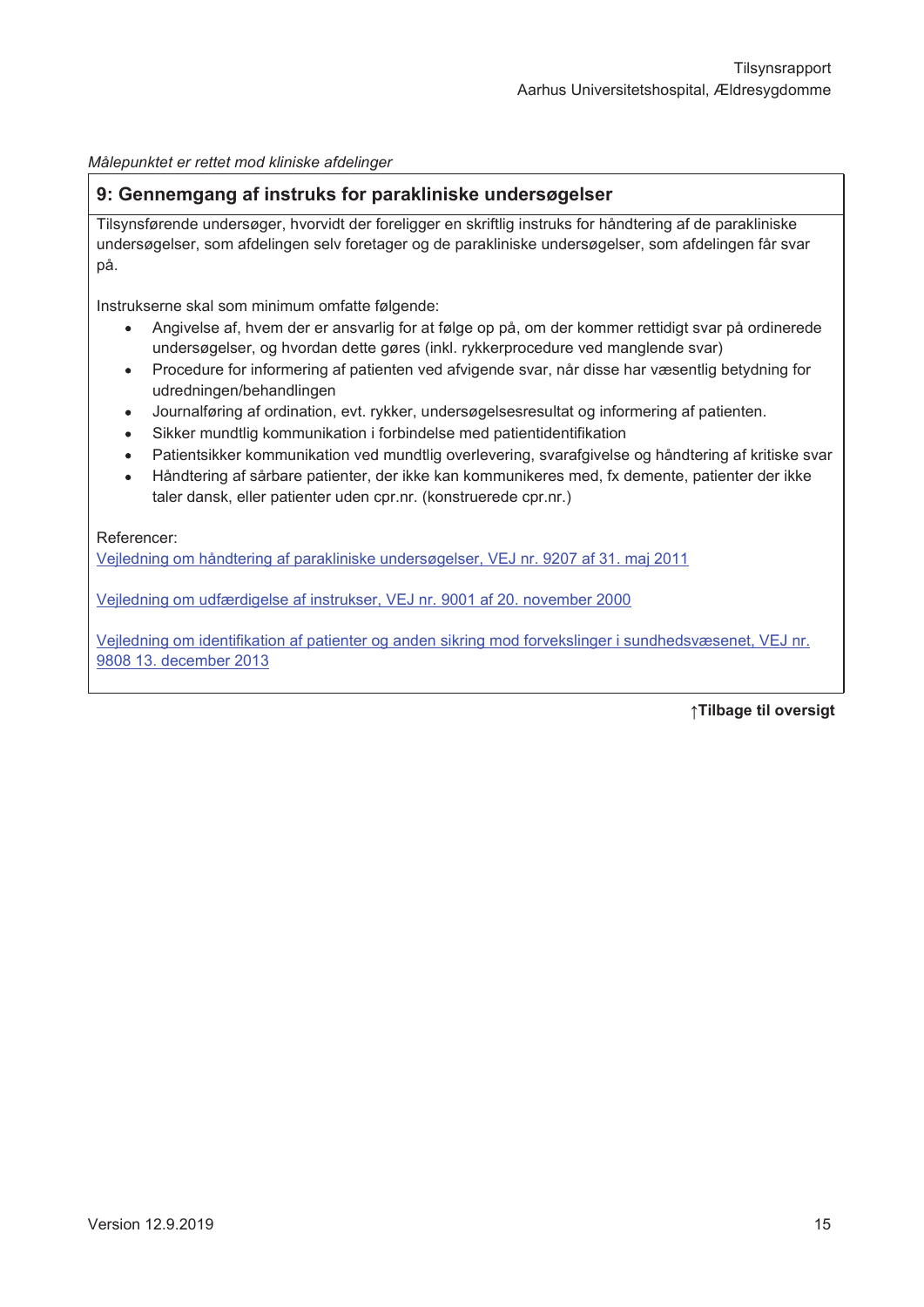#### Målepunktet er rettet mod kliniske afdelinger

10: Journalgennemgang med henblik på vurdering af sikker overlevering af prøvesvar ved overflytning mellem afdelinger, ved udskrivelse og ved afslutning af ambulant forløb

Tilsynsførende gennemgår et antal journaler med henblik på at vurdere, om det fremgår, om der er sket sikker overlevering af prøvesvar ved flytning af patient eller ved udskrivelse.

Personalet på den overflyttende/udskrivende afdeling skal sikre videregivelsen af oplysningerne samt at informationen er opdateret og følger patienten.

Personalet på den modtagende afdeling skal sikre, at der følges op på prøver, planlagte prøver og øvrige planer iværksat inden overflytning inden for en hensigtsmæssig tidsramme

Ved gennemgangen af journalerne er der fokus på:

- Om der foreligger notater om, hvordan der er sket opfølgning på målte afvigende parakliniske undersøgelser
- Om der er fulgt op på prøvesvar på prøver, der er taget eller bestilt inden overflytning/udskrivelse

#### Referencer:

Bekendtgørelse om autoriserede sundhedspersoners patientiournaler (journalføring, opbevaring, videregivelse og overdragelse m.v.), BEK nr 530 af 24. maj 2018

Vejledning om epikriser, VEJ nr. 10036 af 30. november 2018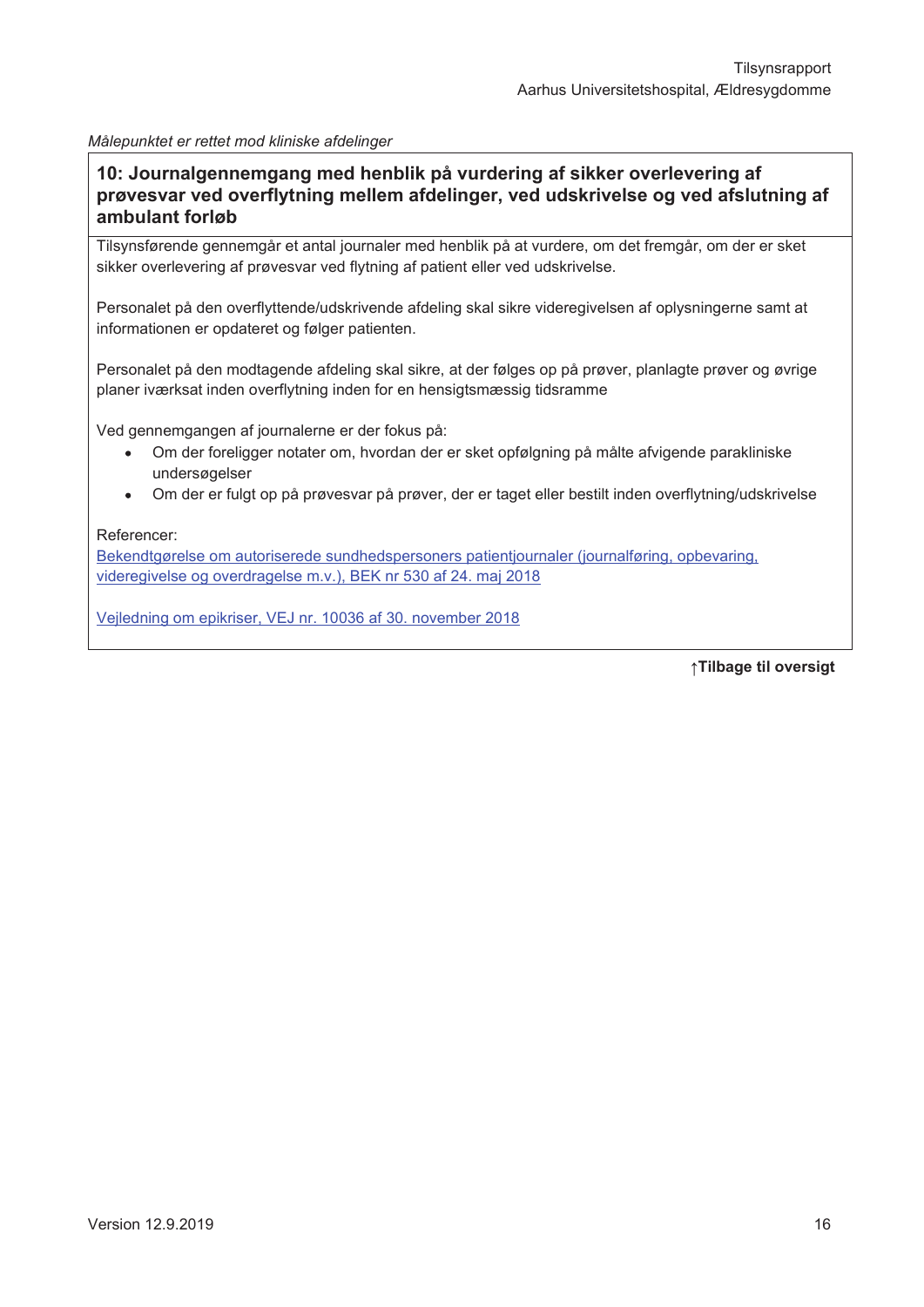Målepunktet er rettet mod parakliniske afdelinger

#### 11: Interview om og observation af håndtering af parakliniske undersøgelser

Tilsynsførende interviewer medarbejdere, der håndterer parakliniske undersøgelser på behandlingsstedet med henblik på at vurdere, om undersøgelserne bliver håndteret patientsikkert.

Ved interview skal det fremgå, at der er procedurer for flg:

- Korrekt patientidentifikation i forbindelse med prøvetagning
- Korrekt mærkning af undersøgelsesmaterialet
- Opfølgning på manglende overensstemmelse mellem rekvisition og prøvemateriale
- Sikker prøveopbevaring og prøvehåndtering
- Struktureret tilgang til formidling undersøgelsesresultatet ved telefonisk afgivelse
- Sikker journalføring af undersøgelserne
- Håndtering af afvigende og/eller akutte prøvesvar
- Hvordan svar ved nødprocedure som fx IT-nedbrud håndteres sikkert  $\bullet$

Tilsynsførende observerer, hvordan personalet håndterer parakliniske undersøgelser på behandlingsstedet.

Ved observation vurderes, om der er:

- Korrekt patientidentifikation i forbindelse med prøvetagning
- Korrekt mærkning af undersøgelsesmaterialet: stregkode, prøvenumre, unikt ID eller cpr.nr.
- Korrekt prøvehåndtering
- Korrekt prøveopbevaring
- Korrekt håndtering af afvigende prøvesvar

#### Referencer:

Vejledning om håndtering af parakliniske undersøgelser, VEJ nr. 9207 af 31. maj 2011

Veiledning om identifikation af patienter og anden sikring mod forvekslinger i sundhedsvæsenet. VEJ nr. 9808 af 13. december 2013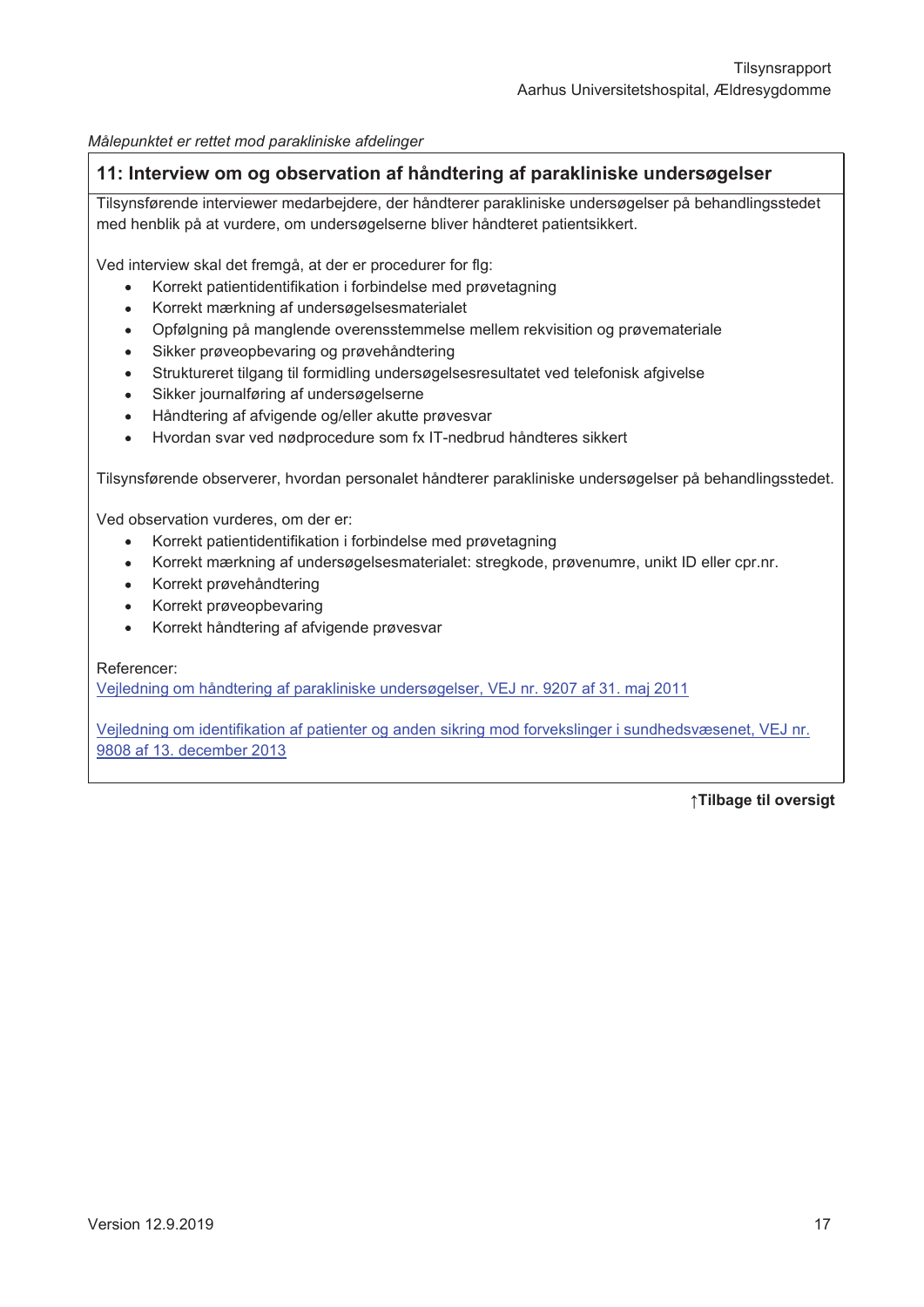Målepunktet er rettet mod parakliniske afdelinger

#### 12: Gennemgang af instruks for håndtering af parakliniske undersøgelser

Tilsynsførende undersøger, hvorvidt der foreligger skriftlig instruks for håndtering af de parakliniske undersøgelser.

Instrukserne skal som minimum omfatte følgende punkter:

- Modtagelse af rekvisitioner, herunder manglende rekvisition
- Udførelse af undersøgelser  $\bullet$
- Formidling af undersøgelsesresultater, herunder kommunikation ved mundtlig overlevering
- Journalføring af håndtering af undersøgelsesresultater
- Sikring af at rekvirenten oplyses rettidigt om akutte/ikke-akutte undersøgelsesresultater og afvigende undersøgelsesresultater
- Håndtering af sårbare patienter, der ikke kan kommunikeres med, fx demente, patienter der ikke taler dansk, eller patienter uden cpr.nr. (konstruerede cpr. nr.)

Referencer:

Vejledning om håndtering af parakliniske undersøgelser, VEJ nr. 9207 af 31. maj 2011

Veiledning om udfærdigelse af instrukser, VEJ nr. 9001 af 20. november 2000

Vejledning om identifikation af patienter og anden sikring mod forvekslinger i sundhedsvæsenet, VEJ nr. 9808 af 13. december 2013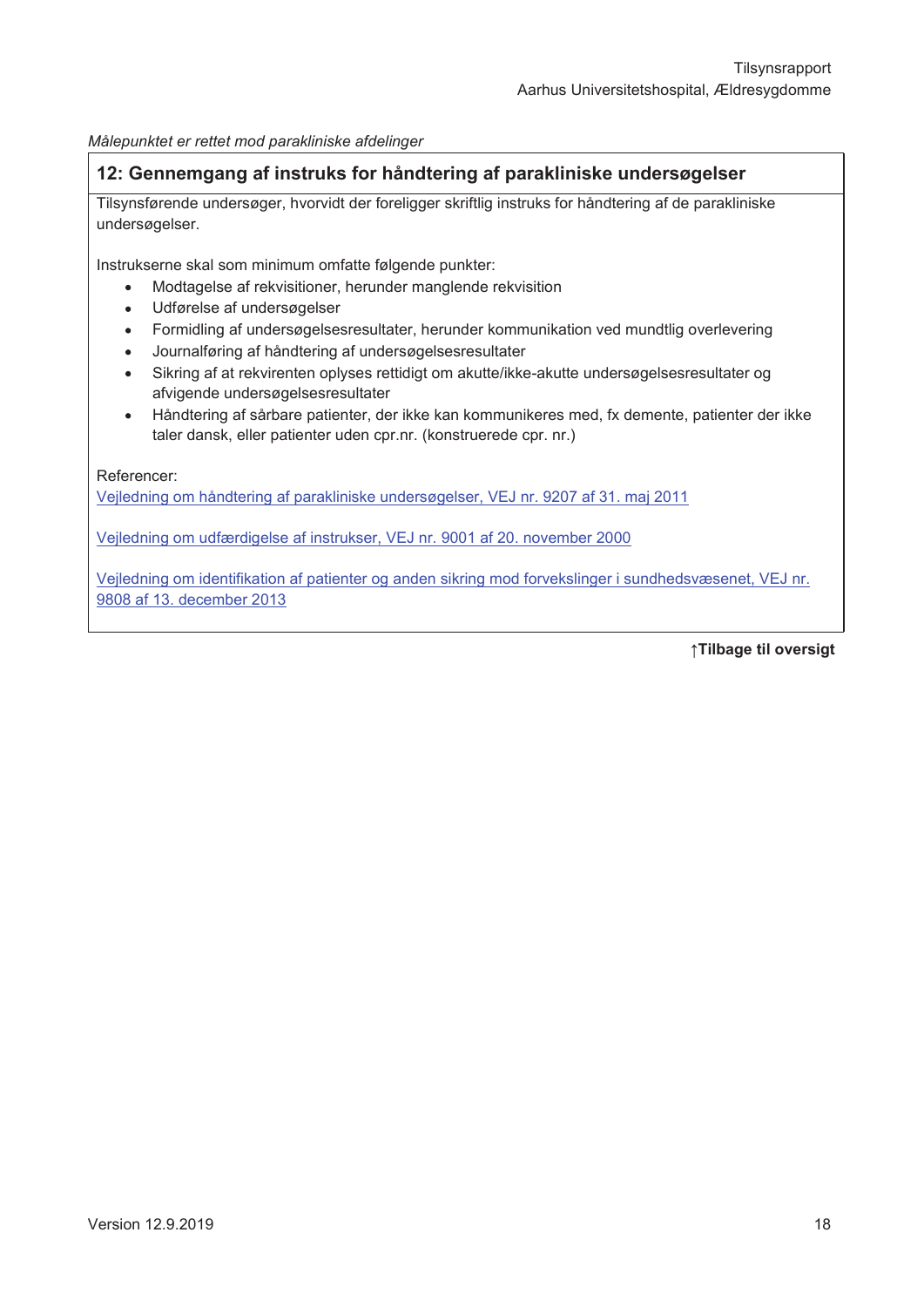Målepunkt rettet mod kliniske afdelinger

#### 13: Gennemgang af formelle krav til rekvisitioner af parakliniske undersøgelser og svar herpå

Tilsynsførende gennemgår et antal rekvisitioner med henblik på, at vurdere rekvisitioner af parakliniske undersøgelser og svar herpå.

Ved gennemgangen fokuseres på, om:

- Rekvisitionerne er daterede, patientens navn og cpr.nr. fremgår
- Det fremgår hvilken afdeling, der har rekvireret analysen
- Det fremgår, hvem der har taget prøven
- Indikationen for at tage analyser/undersøgelsespakker fremgår
- Tidspunkt for prøvetagning fremgår
- Svarerne forefindes i journalen, herunder tilsendte papirsvar
- Stillingtagning til prøvesvaret er sket inden for rimelig tid
- Adækvat handling på prøvesvaret er foretaget

Referencer:

Bekendtgørelse om autoriserede sundhedspersoners patientjournaler (journalføring, opbevaring, videregivelse og overdragelse mv.), BEK nr. 530 af 24. maj 2018

Veiledning om håndtering af parakliniske undersøgelser. VEJ nr. 9207 af 31. mai 2011

↑Tilbage til oversigt

Målepunkt rettet mod parakliniske afdelinger

#### 14: Gennemgang af formelle krav til rekvisitioner af parakliniske undersøgelser og svar herpå

Tilsynsførende gennemgår et antal rekvisitioner med henblik på at vurdere rekvisitioner af parakliniske undersøgelser og svar herpå.

Ved gennemgangen fokuseres på, om:

- Datering, patientens navn og cpr.nr. på rekvisitionen
- Det fremgår hvilken afdeling, der har rekvireret analysen
- Svaret er afgivet indenfor rimelig tid
- Adækvat handling på prøvesvaret er foretaget, herunder telefonisk advisering og rådgivning

Referencer:

Bekendtgørelse om autoriserede sundhedspersoners patientjournaler (journalføring, opbevaring, videregivelse og overdragelse my.). BEK nr. 530 af 24. mai 2018

Vejledning om håndtering af parakliniske undersøgelser, VEJ nr. 9207 af 31. maj 2011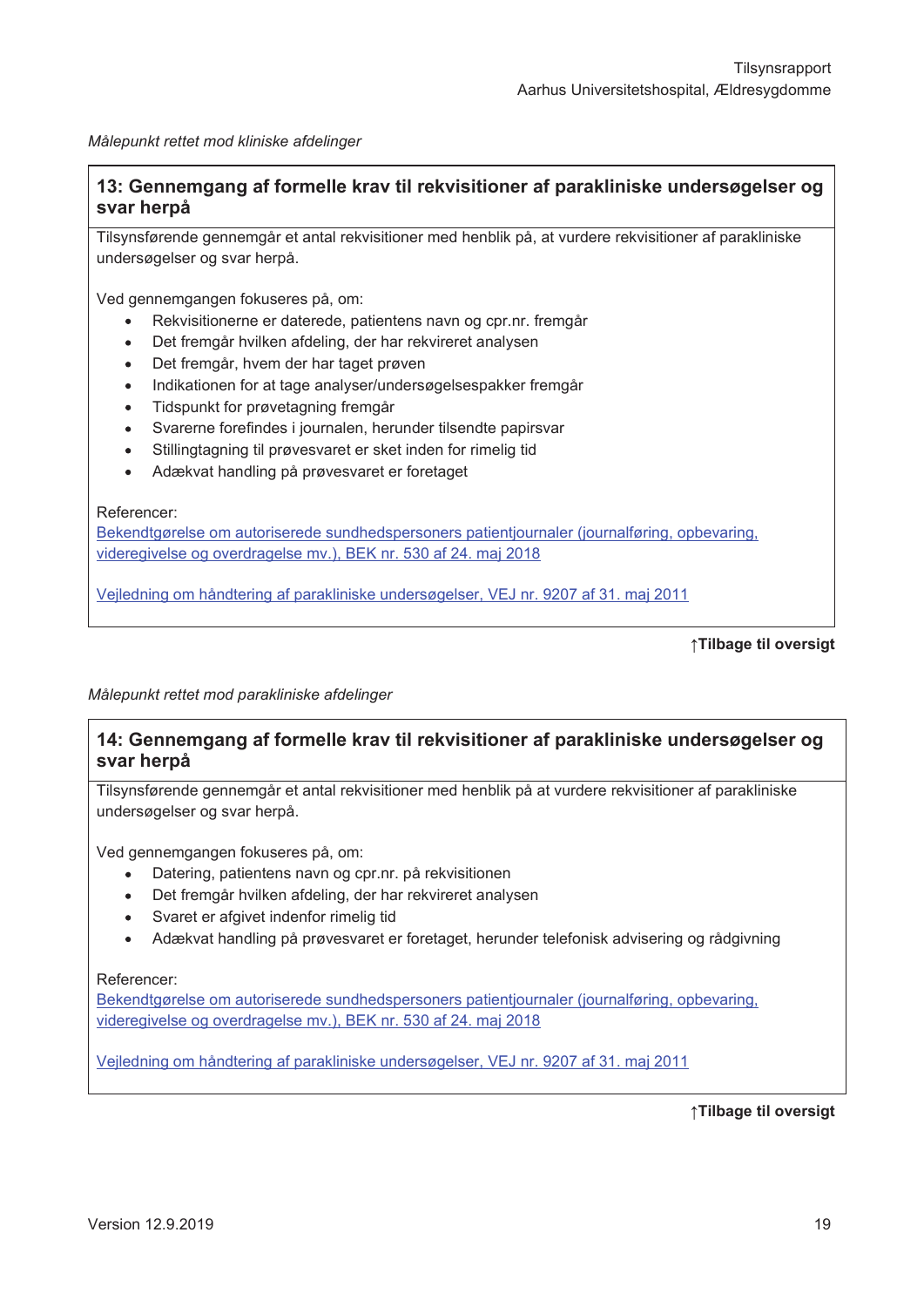# Overgange

Målepunktet er rettet mod kliniske og parakliniske afdelinger

#### 15: Interview om samarbejde mellem den kliniske afdeling og den parakliniske afdeling

Tilsynsførende interviewer ledelse og relevant personale med henblik på at vurdere samarbejdet og kommunikation mellem den kliniske og parakliniske afdeling.

Det belyses, hvorvidt der er:

- Aftaler for telefonisk svarafgivelse
- Procedurer ved afvisning af prøver
- Aftaler om manglende rekvisition
- Aftaler for håndtering af uklare rekvisitioner
- Aftaler om håndtering af hastesvar
- Aftaler, hvis der foretages ekstranalyser
- Tilgængelig information om indikation for og tolkning af prøvesvar (analysefortegnelse/laboratorievejledning) samt information om eventuelle udredningspakker

Desuden interviewes om:

- Ansvarsfordeling i forhold til at sikre korrekt emballering og procedurer ved prøvetransport. Det  $\bullet$ gælder både intrahospitals- og interhospitalstransport
- Forståelse for prøveopbevaring for at sikre prøvens holdbarhed  $\bullet$

Referencer:

Veiledning om håndtering af parakliniske undersøgelser, VEJ nr. 9207 af 31. maj 2011

Vejledning om udfærdigelse af instrukser, VEJ nr. 9001 af 20. november 2000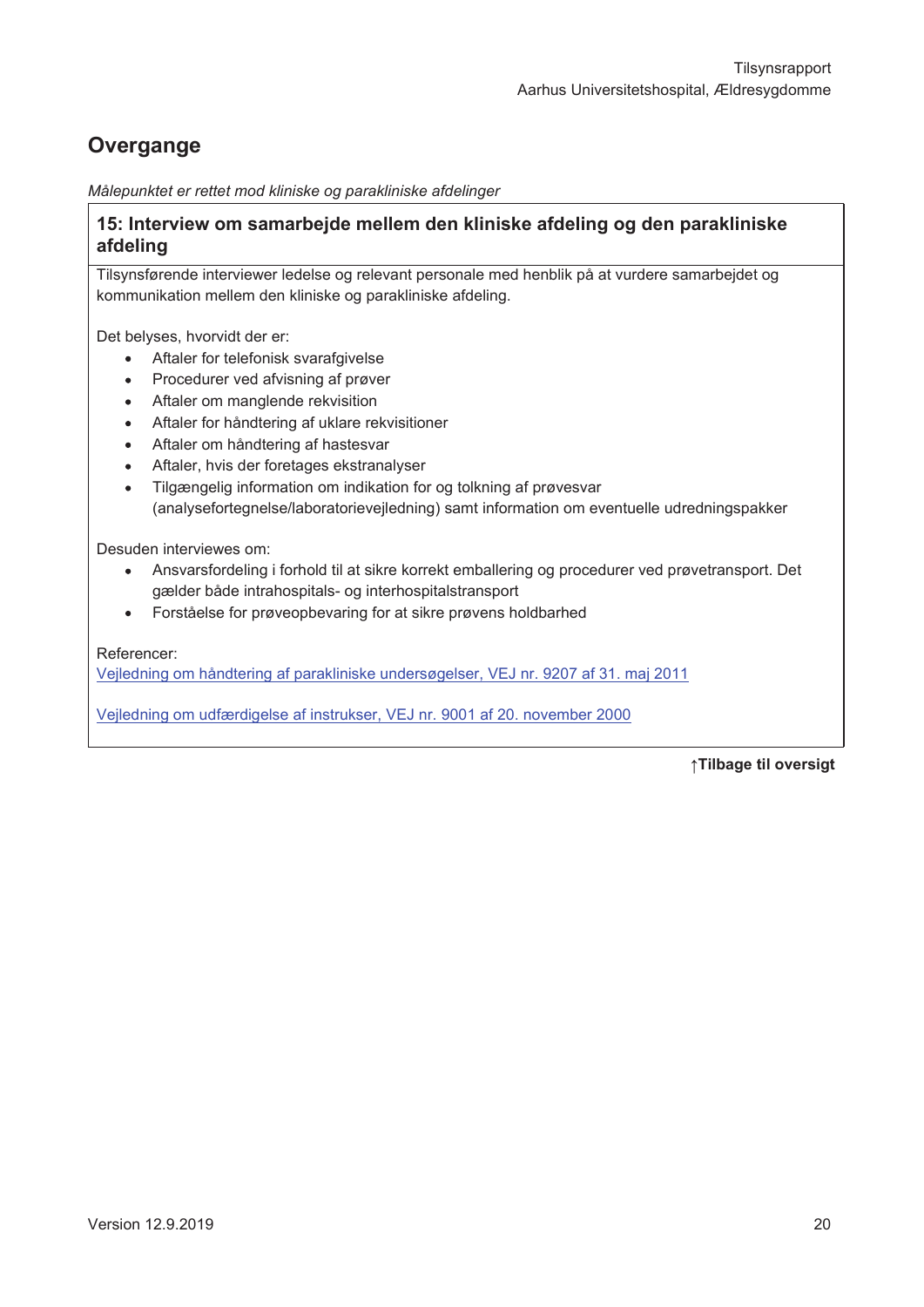## **Patientens retsstilling**

#### Målepunktet er rettet mod kliniske afdelinger

#### 16: Interview og journalgennemgang vedrørende informeret samtykke til behandling

Tilsynsførende interviewer sundhedspersoner og gennemgår journaler på udvalgte risikoområder ift. hvordan de i praksis sikrer, at der forud for udvalgte behandlinger informeres og indhentes samtykke og hvordan det journalføres.

Ingen behandling må indledes eller fortsættes uden patientens informerede samtykke. Det gælder både for undersøgelse, diagnosticering, sygdomsbehandling, fødselshiælp, genoptræning, sundhedsfaglig pleje samt forebyggelse og sundhedsfremme ift. den enkelte patient. Kravet indebærer, at der skal informeres tilstrækkeligt, inden patienten tager stilling til behandlingen. Samtykkekravet understreger patientens selvbestemmelsesret.

Informationen skal omfatte patientens helbredstilstand og behandlingsmuligheder, herunder risiko for komplikationer og bivirkninger. Kravet til informationen øges, jo mere alvorlig tilstanden er, eller jo større den mulige komplikation er.

#### Supplerende for børn og unge

For patienter til og med 14 år er det forældremyndighedens indehaver, der har samtykkekompetencen. Både barnet og forældrene skal dog informeres.

For patienter på 15-17 år kan den unge selv give samtykke med mindre sundhedspersonen efter en individuel vurdering skønner, at patienten ikke selv er i stand til at forstå konsekvenserne af sin stillingtagen. Forældrene skal dog informeres.

#### Supplerende for varigt inhabile

Hvis patienten ikke har samtykkekompetence, skal det fremgå, hvem der kan give samtykke på patientens vegne (stedfortrædende samtykke).

For patienter, der varigt mangler evnen til at give informeret samtykke, kan de nærmeste pårørende. værgen eller fremtidsfuldmægtigen samtykke. Ved både værgemål og fremtidsfuldmægtig er det dog kun, når værgemål/fremtidsfuldmagt omfatter personlige forhold, herunder helbredsforhold, og ved fremtidsfuldmagt kun i det omfang fuldmagten bemyndiger dertil.

Ved interview vil der blive fokuseret på følgende:

- Hvordan der informeres tilstrækkeligt om prøvetagning
- Hvordan der informeres tilstrækkeligt og indhentes samtykke for varigt inhabile patienter  $\bullet$

Ved journalgennemgang vil der blive fokuseret på:

Om der er journalført tilstrækkeligt om information og samtykke inden for de risikoområder, som  $\bullet$ interviewet omhandlede

#### Referencer:

Bekendtgørelse af sundhedsloven, LBK nr. 903 af 26. august 2019

Bekendtgørelse om information og samtykke i forbindelse med behandling og ved videregivelse og indhentning af helbredsoplysninger m.v., BEK nr. 359 af 4. april 2019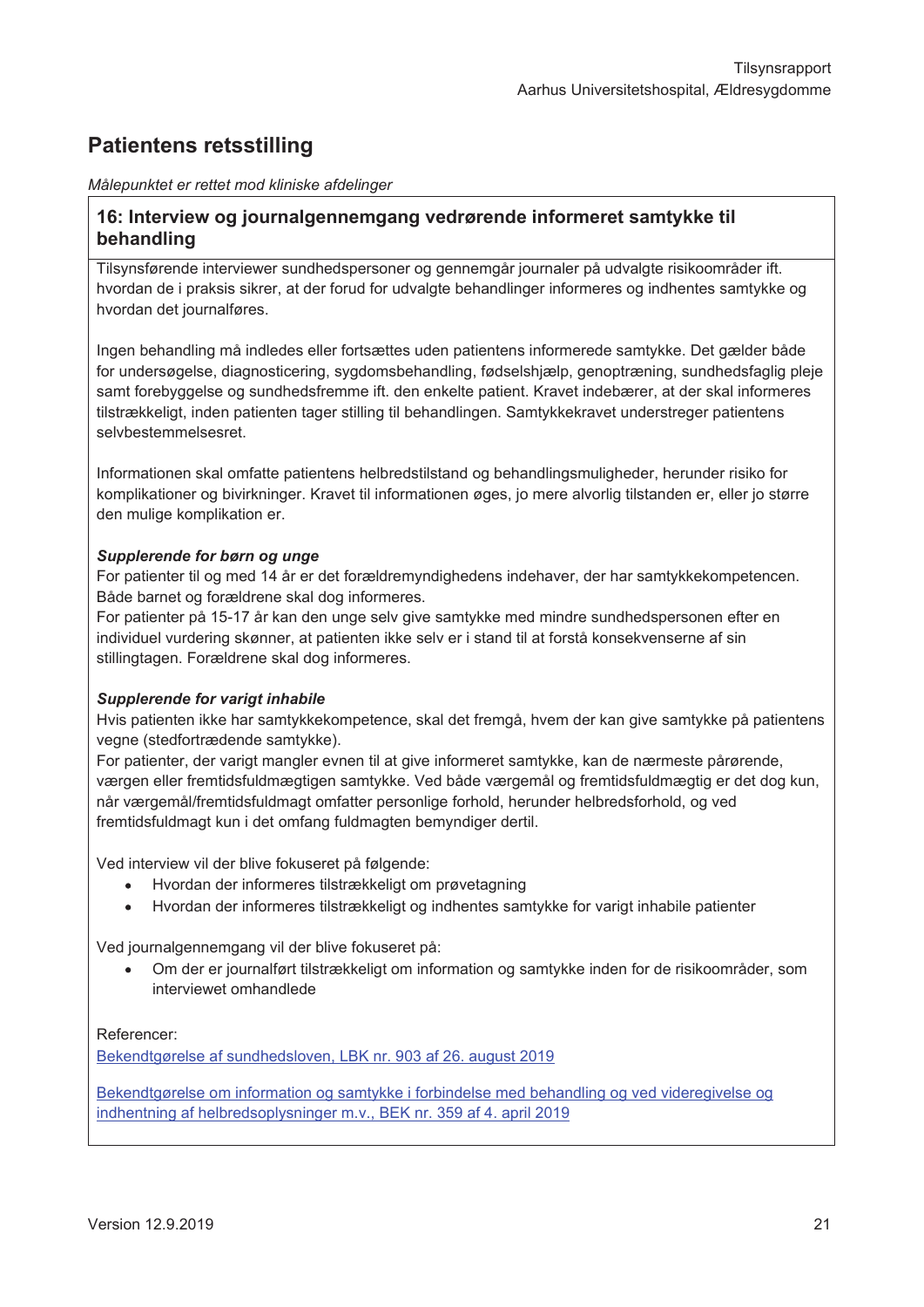Bekendtgørelse om autoriserede sundhedspersoners patientjournaler (journalføring, opbevaring, videregivelse og overdragelse mv.), BEK nr. 530 af 24. maj 2018

Vejledning om information og samtykke og om videregivelse af helbredsoplysninger mv., VEJ nr. 161 af 16. oktober 1998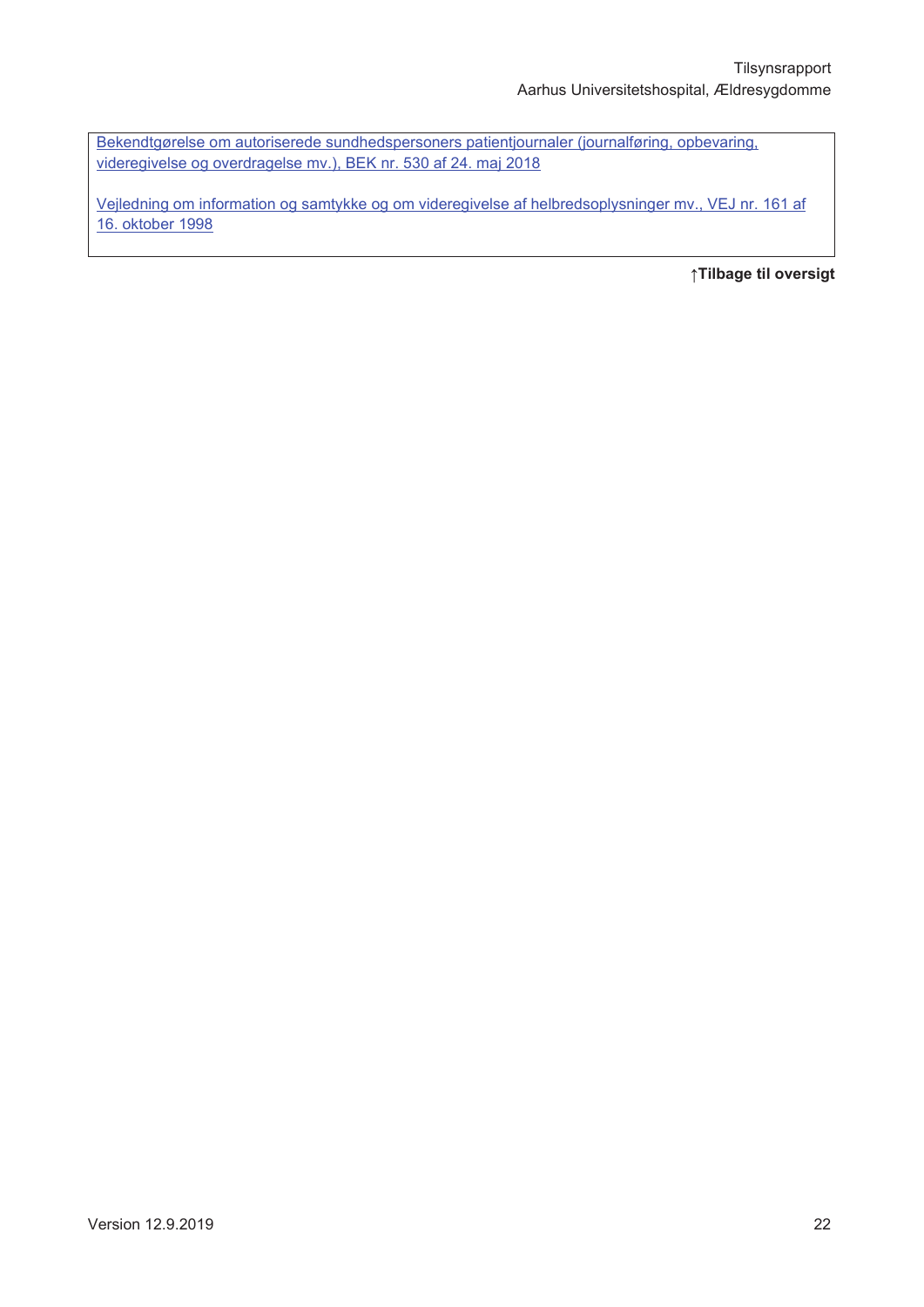# **Hygiejne**

Målepunktet er rettet mod kliniske og parakliniske afdelinger

#### 17: Interview og observation om procedurer for hygiejne

Tilsynsførende interviewer ledelse/medarbejdere om procedurer for hygiejne.

Ledelsen skal sikre, at der er en skriftlig instruks for hygiejne, der beskriver relevante og forsvarlige arbejdsgange, samt at personalet er instrueret i og følger disse, med henblik på at sikre forebyggelse af risici for infektioner, spredning af smitsomme sygdomme m.v.

Ved interview og observation afklares:

- Hvordan personalet forebygger infektioner og spredning af smitsomme sygdomme. Der er særlig fokus på håndhygiejne og relevant brug af arbejdsdragt og værnemidler, fx handsker for at minimere risiko for smitte mellem patienter og mellem patienter og personale
- Hvordan der sikres en patientsikker håndtering af isolationspatienter, herunder hvordan personalet får viden om, hvilke patienter, der er isoleret på grund af smitterisiko
- Hvordan personalet sikrer at prøvetagning og analyser håndteres på en patientsikker og hygiejnisk måde

Referencer:

Vejledning om udfærdigelse af instrukser, VEJ nr. 9001 af 20. november 2000

Vejledning om arbejdsdragt inden for sundheds- og plejesektoren, VEJ nr. 9204 7. juli 2011

Vejledning om forebyggelse og spredning af MRSA, 3. udgave. Sundhedsstyrelsen 2016

Vejledning om om forebyggelse af spredning af CPO, Sundhedsstyrelsen 2018

Nationale Infektionshygieiniske Retningslinier om generelle forholdsregler i sundhedssektoren. Statens Serum Institut 2017

Nationale Infektionshygiejniske Retningslinjer om supplerende forholdsregler ved infektioner og bærertilstand i sundhedssektoren, Statens Serum Institut 2016

Nationale Infektionshygiejniske Retningslinjer om Håndhygiejne, 2. udgave. Statens Serum Institut 2018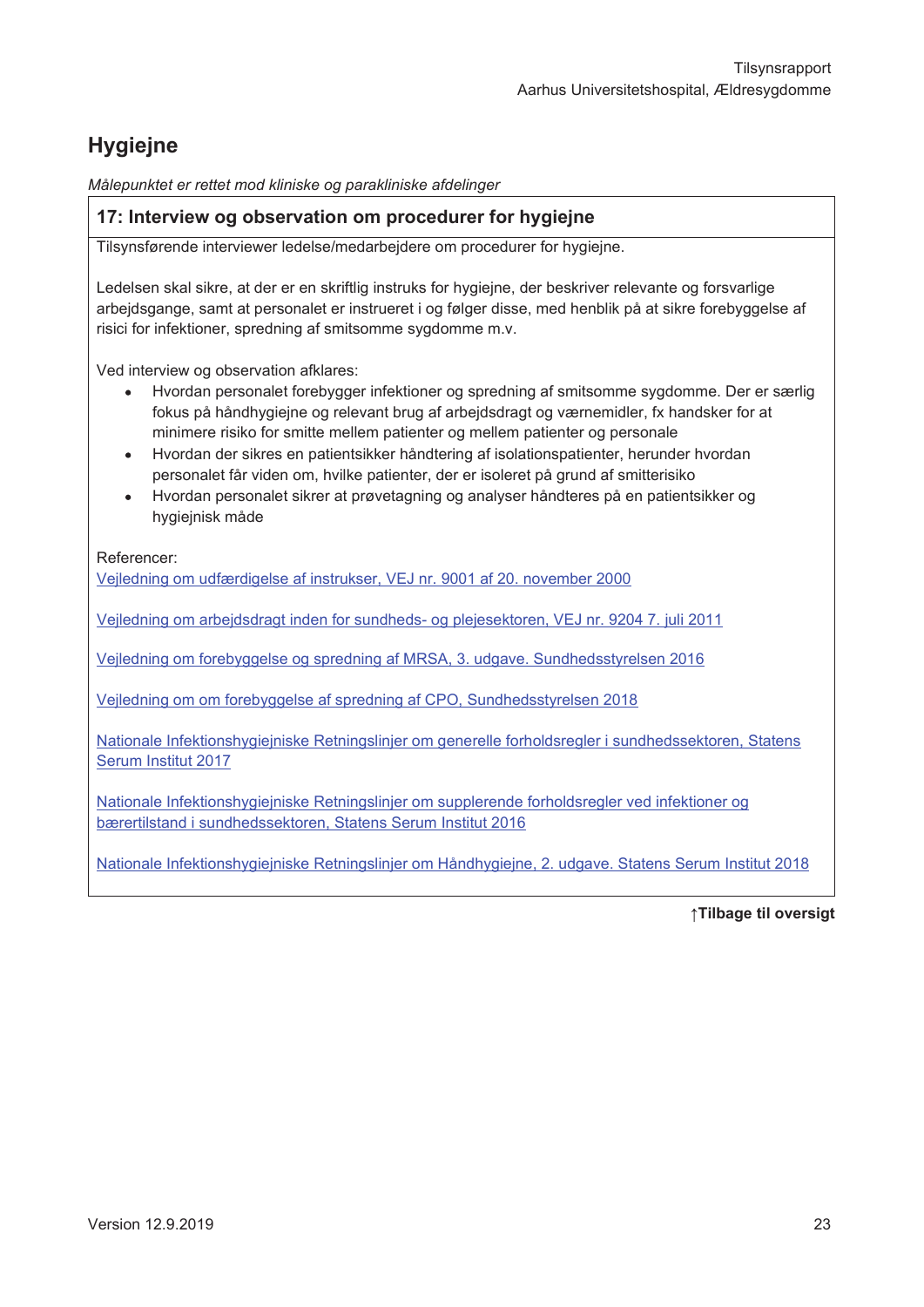# Øvrige fund

Målepunktet er rettet mod kliniske og parakliniske afdelinger

#### 18: Øvrige fund med patientsikkerhedsmæssige risici

Referencer:

Bekendtgørelse af sundhedsloven (Kapitel 66, §213 og §215b), LBK nr. 903 af 26. august 2019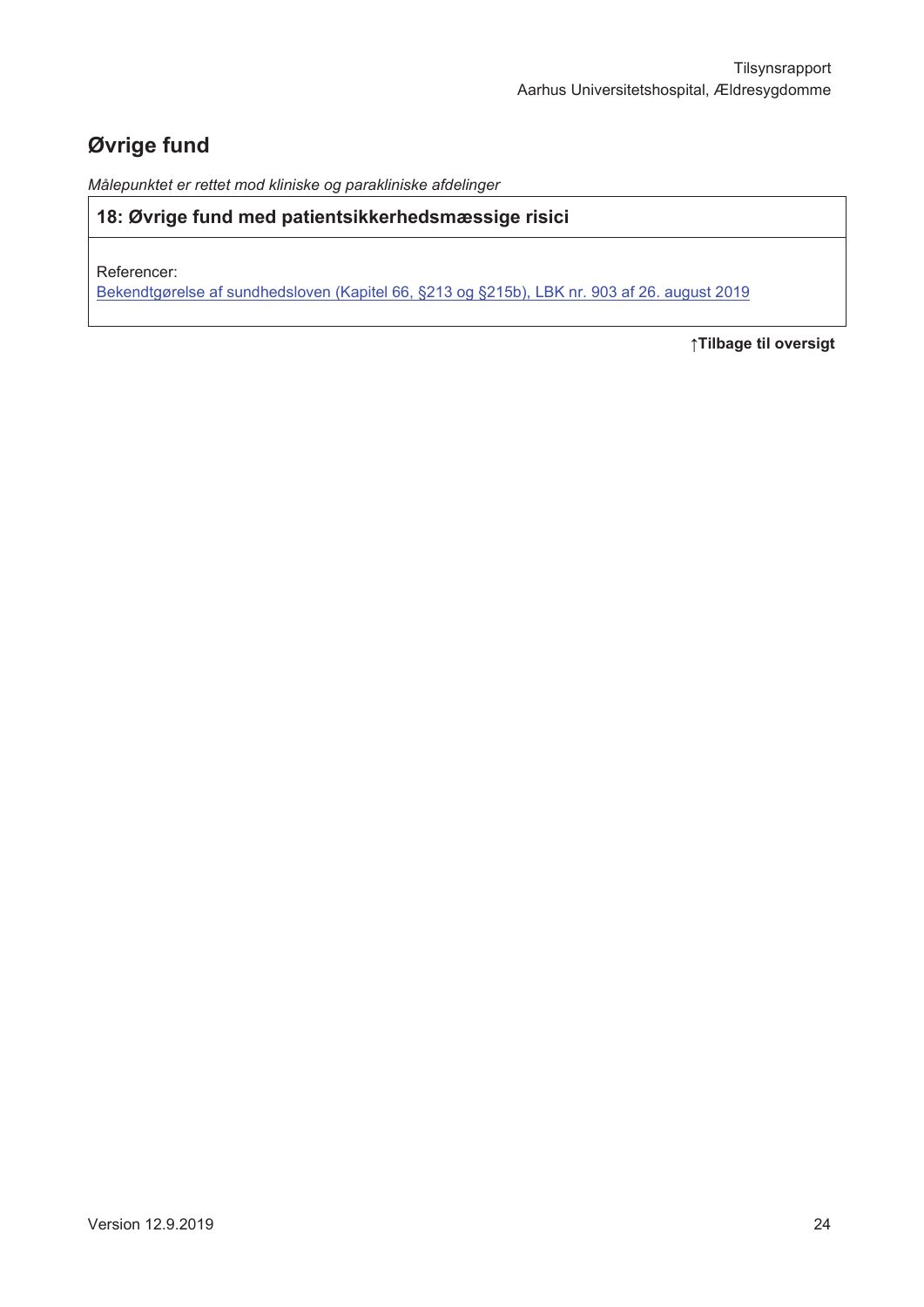# Lovgrundlag og generelle oplysninger

# Formål

Styrelsen for Patientsikkerhed fører det overordnede tilsyn med sundhedsforholdene og den sundhedsfaglige virksomhed på sundhedsområdet. Tilsynet omfatter alle offentlige og private institutioner, virksomheder og behandlingssteder, hvor der udføres sundhedsfaglig behandling af autoriserede sundhedspersoner eller af personer, der handler på deres ansvar (fx på bosteder).

Det gælder alle behandlingssteder, hvor eller hvorfra sundhedspersoner<sup>1</sup> udfører undersøgelse, diagnosticering, sygdomsbehandling, fødselshjælp, genoptræning, sundhedsfaglig pleje samt forebyggelse og sundhedsfremme i forhold til den enkelte patient<sup>2</sup>.

## **Baggrund**

Den 1. januar 2017 blev Styrelsen for Patientsikkerheds frekvensbaserede tilsyn omlagt til et risikobaseret tilsyn<sup>3</sup>. Styrelsen har forpligtelse til at gennemføre tilsyns- og læringsaktiviteter for alle typer af behandlingssteder i sundhedsvæsenet, hvor der udføres sundhedsfaglig behandling. Styrelsen udvælger temaer og målepunkter risikobaseret ud fra en vurdering af, hvor der kan være risiko for patientsikkerheden og tager hensyn til behandling af særligt svage og sårbare grupper. Styrelsen udvælger i øjeblikket behandlingssteder<sup>4</sup> til tilsyn på stikprøvebasis som led i afdækningen af risikoprofilen for forskellige typer af behandlingssteder. Styrelsen arbeider løbende på også at kunne udvælge det enkelte behandlingssted ud fra en risikovurdering.

I 2019 er temaerne diagnostik og behandling med særligt fokus på det kirurgiske område samt sårbare patienter på de behandlingssteder, hvor det er relevant. Derudover vurderes generelle forhold som journalføring og hygiejne.

Formålet med tilsynsbesøget er at vurdere patientsikkerheden på behandlingsstedet. Desuden har tilsynet til formål at sikre læring hos sundhedspersonalet. Materialer med relevans for årets tilsyn kan findes på styrelsens hjemmeside under Tilsyn med behandlingssteder. Der er desuden udarbejdet en liste over hyppigt stillede spørgsmål og tilhørende svar, som kan tilgås på hjemmesiden under Spørgsmål og svar.

<sup>&</sup>lt;sup>1</sup> Sundhedspersoner omfatter personer, der er autoriserede af Styrelsen for Patientsikkerhed til at varetage sundhedsfaglige opgaver, og personer, der handler på disses ansvar.

<sup>&</sup>lt;sup>2</sup> Se sundhedsloven § 5.

<sup>3</sup> Omlægningen af tilsynet er sket med udgangspunkt i Politisk aftale af 16. februar 2016 vedr. risikobaseret tilsyn med

behandlingssteder samt lov nr. 656 af 8. juni 2016 om ændring af sundhedsloven, lov om ændring af autorisation af sundhedspersoner og om sundhedsfaglig virksomhed og forskellige andre love.

<sup>&</sup>lt;sup>4</sup> Se sundhedsloven § 213 c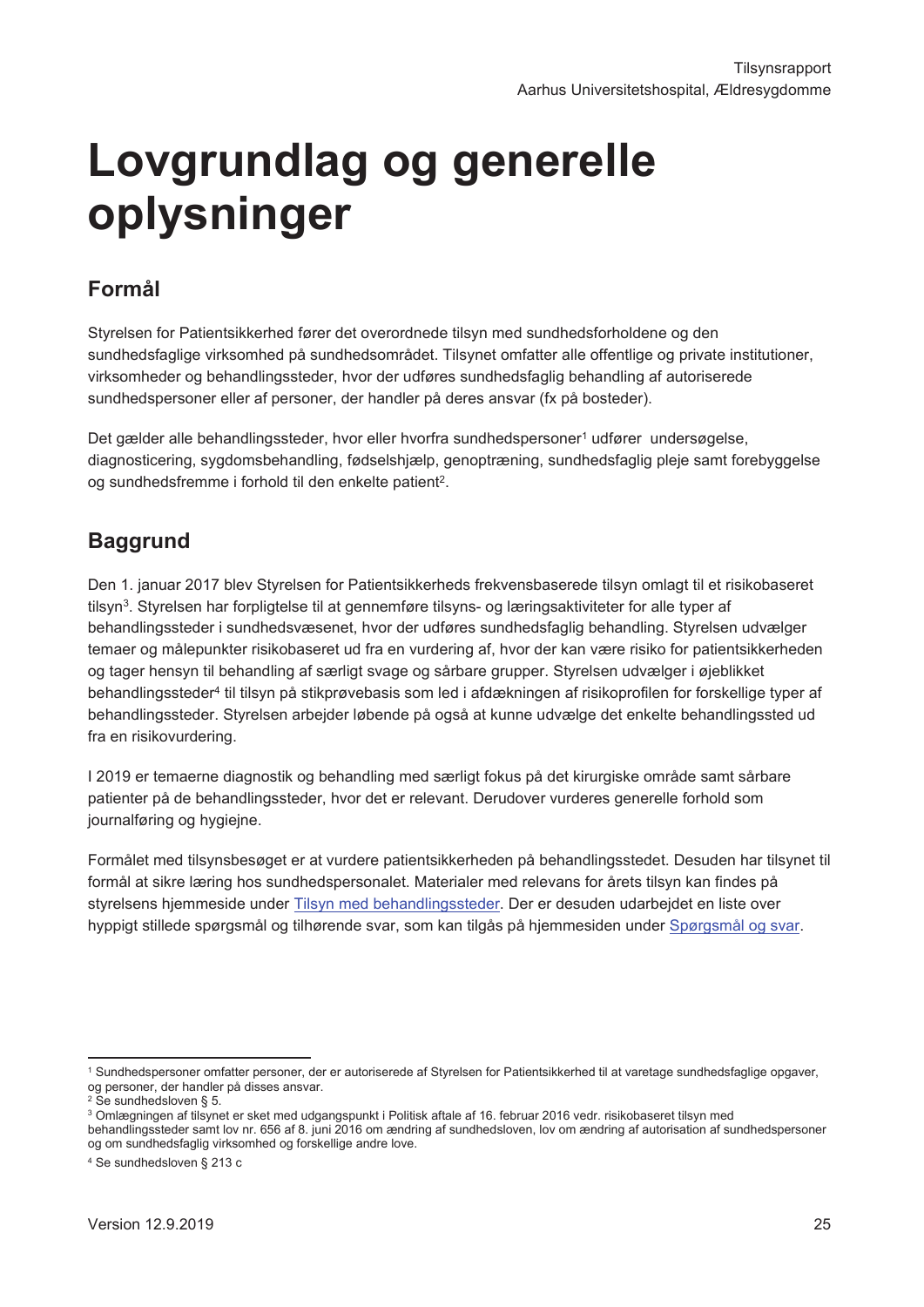## **Tilsynet**

Tilsynsbesøget sker normalt efter varsling af behandlingsstedet minimum 6 uger før besøget. Styrelsen for Patientsikkerhed eller personer, som styrelsen har bemyndiget til at udføre tilsynet, har til enhver tid, som led i tilsvnet, adgang til at inspicere behandlingsstedet mod behørig legitimation og uden retskendelse<sup>5</sup>. Styrelsen kan kræve oplysninger af personalet på behandlingssteder, der er nødvendige som led i tilsynet. Personalet har pligt til at videregive de afkrævede oplysninger. Det betyder, at der ikke skal indhentes samtykke fra patienter ved behandling af journaloplysninger<sup>6</sup>.

Tilsynsbesøgene tager dels udgangspunkt i en række generelle målepunkter, dels i målepunkter, som er specifikke for typen af behandlingssted. Alle målepunkter for tilsynet kan ses på Styrelsen for Patientsikkerheds hjemmeside www.stps.dk under Tilsyn med behandlingssteder. Målepunkterne fokuserer på, om patientsikkerheden er tilgodeset på behandlingsstedet, og om patientrettighederne er overholdt. Det fremgår af målepunkterne, hvilke skriftlige instrukser, procedurer, journalindhold mv., der vil blive lagt vægt på.

Styrelsen undersøger ved tilsynsbesøget, om behandling - herunder eventuel brug af medhjælp til forbeholdt sundhedsfaglig virksomhed, journalføring og håndtering af hygiejne mv. - foregår fagligt forsvarligt. Herudover reagerer styrelsen på åbenlyse fejl og mangler af betydning for patientsikkerheden.

Behandlingsstedet modtager efter tilsynsbesøget et udkast af rapporten i høring (partshøring) med en høringsfrist på normalt 3 uger. Der er i høringsperioden altid mulighed for at indsende bemærkninger til rapporten. Desuden skal behandlingsstedet, hvis det er relevant, fremsende materiale i henhold til eventuelle henstillinger om handleplan eller krav med påbud.

Efter høringsperioden vurderer styrelsen den handleplan eller anden dokumentation, som eventuelt er fremsendt, og indskriver en konklusion efter partshøring. Det tilføjes i rapporten, hvorvidt styrelsen har modtaget materiale, som bevirker, at behandlingsstedet nu har opfyldt målepunkterne. Styrelsen tager efter høringen stilling til, om tilsynet skal give anledning til, at behandlingsstedet får en henstilling eller eventuelt et påbud, eller om styrelsen kan afslutte tilsynet uden at foretage sig yderligere.

Derefter offentliggøres tilsynet på styrelsens hjemmeside under Tilsynsrapporter.

Behandlingsstedet har pligt til at offentliggøre tilsynsrapporten let tilgængeligt på behandlingsstedets hjemmeside, hvis behandlingsstedet har en hjemmeside. Tilsynsrapporten skal desuden gøres umiddelbart tilgængeligt på behandlingsstedet. Det skal ske i samme periode, som rapporten er offentliggjort på Styrelsen for Patientsikkerheds hjemmeside<sup>7</sup>.

Et eventuelt påbud vil ligeledes blive offentliggjort på styrelsens hjemmeside under Påbud samt på sundhed.dk<sup>8</sup>.

<sup>&</sup>lt;sup>5</sup> Se sundhedsloven § 213 a, stk. 2

<sup>&</sup>lt;sup>6</sup> Se sundhedsloven § 213 a, stk. 1,, jf. også sundhedslovens § 43, stk. 2, nr. 3.

<sup>7</sup> Se sundhedsloven § 213b, stk. 2 og bekendtgørelse nr. 976 af 27/06/2018.

<sup>&</sup>lt;sup>8</sup> Se sundhedslovens § 215 b, stk. 2 2 pkt. og bekendtgørelse nr. 604 af 02. juni 2016.